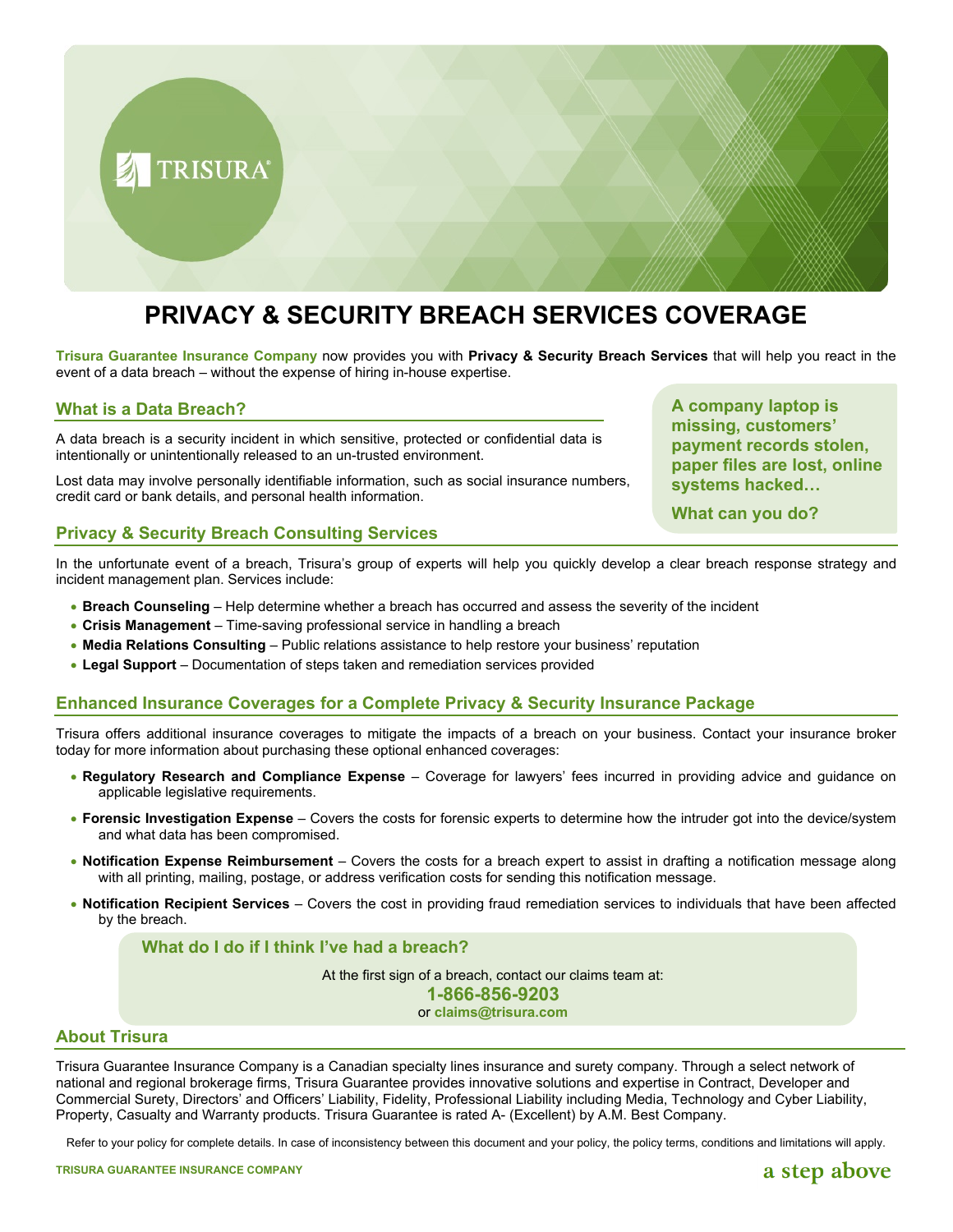

# **NON-PROFIT MANAGEMENT AND CORPORATE LIABILITY INSURANCE POLICY**

# **DECLARATIONS**

| <b>Policy No.: CDO1001924</b> |                                                                                                                                                                    | Prior Policy No.: VDO1005471                                                                     |                                                                                                                                                                                                         |  |  |
|-------------------------------|--------------------------------------------------------------------------------------------------------------------------------------------------------------------|--------------------------------------------------------------------------------------------------|---------------------------------------------------------------------------------------------------------------------------------------------------------------------------------------------------------|--|--|
| Item 1.                       | <b>Parent Corporation:</b>                                                                                                                                         | Karate Alberta Association                                                                       |                                                                                                                                                                                                         |  |  |
|                               | <b>Address:</b>                                                                                                                                                    | 152 Ranchglen Drive NW<br>Calgary AB V3G 1E8<br>Canada                                           |                                                                                                                                                                                                         |  |  |
| Item 2.                       | <b>Policy Period:</b>                                                                                                                                              | From June 12, 2020 to June 12, 2021<br>12:01 a.m. standard time at the address stated in Item 1. |                                                                                                                                                                                                         |  |  |
| Item 3.                       | <b>Limit of Liability</b>                                                                                                                                          |                                                                                                  | \$3,000,000.00 Aggregate Limit of Liability each Policy Period<br>(including Defence Costs)                                                                                                             |  |  |
| Item 4.                       |                                                                                                                                                                    |                                                                                                  |                                                                                                                                                                                                         |  |  |
|                               | (A): Excess Directors or Officers Coverage:<br>(B): Pollution Defence Costs Coverage:<br>(C): Corporate Brand Protection / Crisis<br>Management Expenses Coverage: |                                                                                                  | \$1,000,000.00 Aggregate Limit of Liability each <b>Policy Period</b><br>\$1,000,000.00 Aggregate Limit of Liability each Policy Period<br>\$100,000.00 Aggregate Limit of Liability each Policy Period |  |  |
| Item 5.                       | Deductible:                                                                                                                                                        |                                                                                                  |                                                                                                                                                                                                         |  |  |
|                               | $(A)$ :<br>(B):<br>$(C)$ :                                                                                                                                         | \$0.00<br>\$1.000.00<br>\$1,000.00                                                               | each Claim for all Non-Indemnified Loss<br>each Claim for all Indemnified Loss<br>each Employment Practices Wrongful Act Claim                                                                          |  |  |
| Item 6.                       | <b>Discovery Period:</b>                                                                                                                                           |                                                                                                  |                                                                                                                                                                                                         |  |  |
|                               | (A): Additional Premium:<br>(B): Additional Period:                                                                                                                | 75%<br>1 year                                                                                    |                                                                                                                                                                                                         |  |  |
| Item 7.                       | <b>Allocation Percentage:</b>                                                                                                                                      | 100%                                                                                             |                                                                                                                                                                                                         |  |  |
| Item 8.                       | <b>Knowledge of Claim:</b> Chief Financial Officer                                                                                                                 |                                                                                                  |                                                                                                                                                                                                         |  |  |
| Item 9.                       | Premium:                                                                                                                                                           | \$1,200.00                                                                                       |                                                                                                                                                                                                         |  |  |
| Item 10.                      |                                                                                                                                                                    |                                                                                                  | Endorsements Attached at Issuance: No. 1, No. 2, No. 3, No. 4, No. 5, No. 6, No. 7                                                                                                                      |  |  |

These Declarations along with the completed and signed **Application** and the Policy with endorsements, if any, shall constitute the entire contract between the **Insured** and Trisura Guarantee Insurance Company.

**In witness whereof**, the **Insurer** has caused this Policy to be signed by its authorized officer.

**TRISURA GUARANTEE INSURANCE COMPANY**

**Chris Sekine**

**President & CEO**

THIS IS A **CLAIMS** MADE POLICY WITH **DEFENCE COSTS** INCLUDED IN THE LIMIT OF LIABILITY, EXCEPT WHEN PROHIBITED BY THE LAWS OF THE PROVINCE OF QUEBEC OR AS OTHERWISE PROVIDED HEREIN, PLEASE READ CAREFULLY

EXCEPT AS OTHERWISE PROVIDED HEREIN, THIS POLICY COVERS ONLY CLAIMS FIRST MADE AGAINST THE INSURED DURING THE POLICY PERIOD.

# **This policy contains a clause that may limit the amount payable**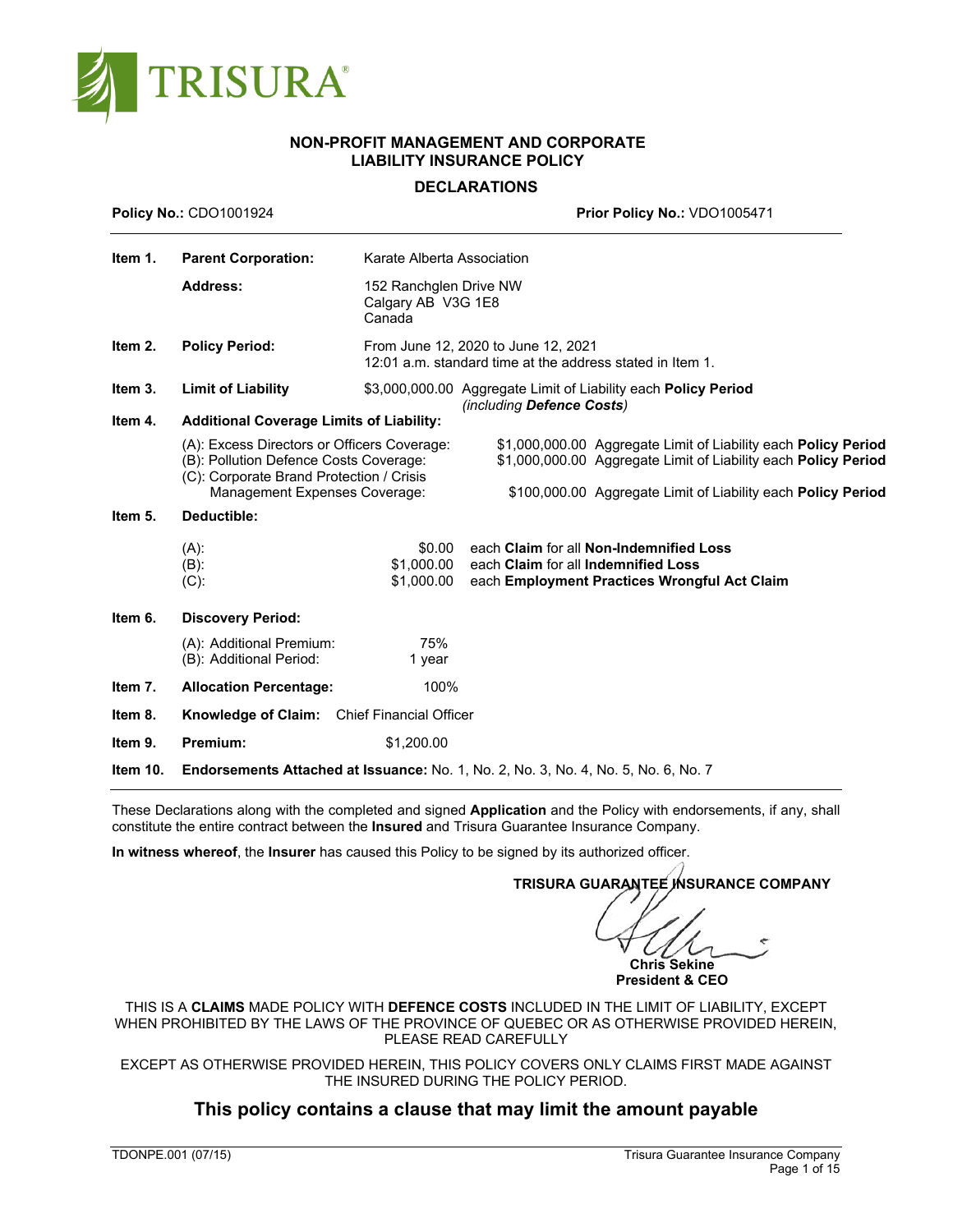# **NON-PROFIT MANAGEMENT AND CORPORATE LIABILITY INSURANCE POLICY**

**IN CONSIDERATION OF** the payment of the premium, and in reliance upon all statements made and information furnished to Trisura Guarantee Insurance Company (hereinafter called the **"Insurer"**) including the statements made in the **Application** and subject to the Declarations and all the terms, conditions and limitations of this Policy, the **Insurer** agrees as follows:

### **I INSURING AGREEMENT**

The **Insurer** shall pay on behalf of the **Insureds** all **Loss** they are legally obligated to pay on account of any **Claim** for a **Wrongful Act** first made against them during the **Policy Period** or the **Discovery Period**, if exercised, and reported to the **Insurer** pursuant to the terms of this Policy.

### **II DEFINITIONS**

Whenever appearing in this Policy, words and phrases appearing in **bold type** shall have the meanings set forth below. These Definitions apply to the singular and the plural of these terms as circumstances and context require.

**Application** means all signed application forms, including attachments and materials requested therein or submitted therewith, for this Policy or for any policy of which this Policy is a direct or indirect renewal or replacement. All such application forms, attachments and materials are deemed attached to and incorporated into this Policy.

**Benefits** means perquisites, fringe benefits, deferred compensation, or payment (including insurance premiums) in connection with an employee benefit plan, and any other payment to or for the benefit of an **Employee** arising out of the employment relationship. **Benefits** shall not include salary, wages, commissions, or non-deferred cash incentive compensation.

**Board Observer** means any natural person who was, now is or shall be formally designated in writing as an observer at formal board meetings or committee meetings of the duly elected or appointed directors of the **Corporation**.

**Board Observer Claim** means any **Claim** first made against a **Board Observer** during the **Policy Period** or the **Discovery Period**, if exercised, for **Wrongful Acts** by an **Executive** of the **Corporation**; provided that such **Claim** is initially made and continuously maintained against such **Board Observer** and one or more **Executives** of the **Corporation**; provided further that any **Board Observer** must be represented by the same counsel as the **Executive** of the **Corporation** against whom such **Claim** is initially made and continuously maintained.

**Breach of Employment Contract** means any breach of any oral, written or implied employment contract or employment contractual obligation, including but not limited to any contract or contractual obligation arising out of any personnel manual, employee handbook, policy statement or other employment-related representation.

#### **Claim** means:

- (i) a written demand against any **Insured** for monetary damages or non-monetary or injunctive relief, including any request to toll or waive the statute of limitations;
- (ii) a civil, criminal, administrative, regulatory, mediation or arbitration proceeding against any **Insured** seeking monetary damages or non-monetary or injunctive relief, commenced by:
	- (a) the issuance of a notice of action, statement of claim, writ of summons, complaint or similar pleading;
	- (b) the laying of an information or the return of an indictment or similar legal document;
	- (c) the filing of a statement of allegation, notice of charges or similar document; or
	- (d) receipt of a notice to appoint an arbitrator or mediator, an arbitration or mediation petition or similar document;
- (iii) a civil, criminal, administrative or regulatory investigation of any **Insured**, commenced by the service upon or other receipt by any **Insured** of a written notice, formal investigative order or subpoena from the investigating authority, identifying such **Insured** against whom a proceeding described in paragraph (ii) above may be commenced; or
- (iv) an **Extradition Proceeding** commenced by the receipt by an **Insured** of a written request from any province, territory, state or country to extradite an **Insured Person** to any other province, territory, state or country.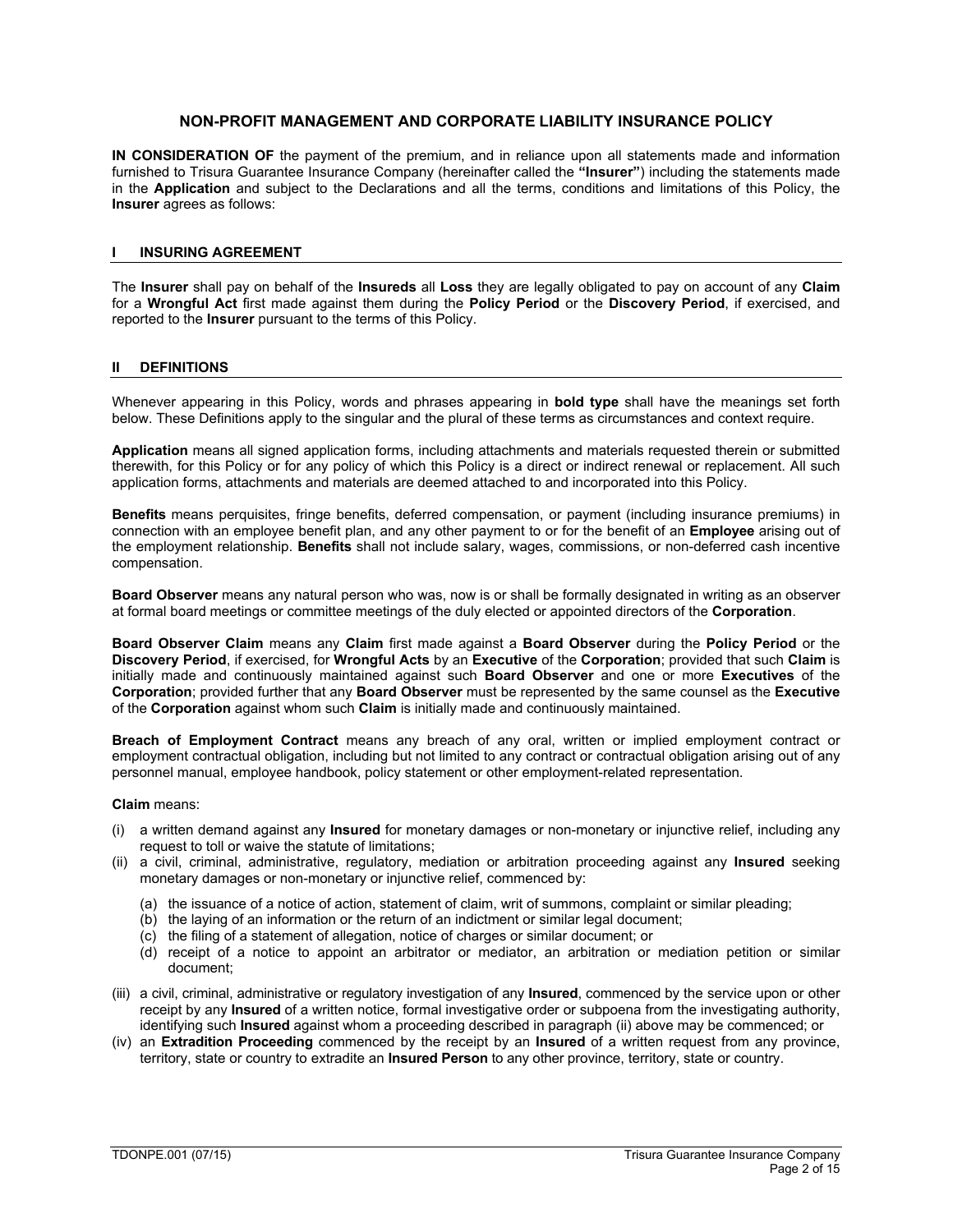A **Claim** shall be deemed to have been first made at the earliest date upon which written notice thereof, or a copy of the **Claim**, was personally received by any **Insured** or received by the **Corporation** by any means including personal delivery, facsimile transmission or email.

**Complainant** has the meaning as defined in Section 238 of the Canada Business Corporations Act, R.S.C. 1985, c. C-44, or similar provisions of any federal, provincial, territorial, state, or foreign business corporations statute.

**Confidential Employment Information** means any information regarding an **Employee** or **Outside Entity Employee**, collected or stored by the **Corporation** or **Outside Entity**, for the purpose of establishing, maintaining or terminating the employment relationship.

### **Corporation** means:

- (i) the **Parent Corporation**;
- (ii) any **Subsidiary**; and
- (iii) in the event of **Financial Impairment**, the resulting debtor-in-possession or equivalent status.

**Crisis Management Expenses** means reasonable costs, charges, fees and expenses incurred by the **Corporation**, with the prior written consent of the **Insurer**, for services provided by a lawyer or public relations consultant solely for the purposes of responding to a **Newsworthy Event** and averting or mitigating damage to and restoring the **Corporation's** reputation or brands.

**Defence Costs** means that part of **Loss** consisting of reasonable costs, charges, fees (including but not limited to legal fees and experts' fees) and expenses (other than regular or overtime wages, salaries or fees of the directors, officers or employees of the **Insurer** or **Corporation**) incurred solely in defending or investigating **Claims**, and the premium for appeal, attachment or similar bonds (but the **Insurer** shall be under no obligation to provide such bonds).

**Derivative Suit** means a lawsuit purportedly brought derivatively on behalf of a **Corporation** by a **Complainant** against an **Executive** of the **Corporation**.

**Discovery Period** means the period described in Section III, Discovery Period.

**Domestic Partner** means any natural person qualifying as a domestic partner under the provisions of any applicable federal, provincial, territorial, state or local law or under the provisions of any formal program established by the **Corporation**.

**Employee** means any natural person whose labour or service is both engaged and directed by the **Corporation**. This may include a full-time, part-time, seasonal or temporary employee in his or her capacity as such, but does not include an independent contractor.

**Employment Discrimination** means any violation of employment discrimination laws, including any failure or refusal to hire or promote an **Employee**, **Outside Entity Employee** or applicant for employment, any modification of any term of condition of employment, or any limitation, segregation or classification of any **Employee**, **Outside Entity Employee** or applicant for employment in any way that would deprive or tend to deprive such person of employment opportunities or otherwise affect his or her status as an **Employee** or **Outside Entity Employee** because of such person's race, colour, religion, age, sex, national origin, disability, pregnancy, HIV status, mental status, genetic information, marital or family status, sexual orientation or preference, military or veteran status, or other status that is protected pursuant to any applicable federal, provincial, territorial, state, local, or foreign statutory, civil or common law.

#### **Employment Harassment** means:

- (i) sexual harassment, including any unwelcome sexual advances, requests for sexual favours, or other conduct of a sexual nature that is made a condition of employment with, is used as a basis for employment decisions by, interferes with performance at, or creates an intimidating, hostile or offensive working environment within, the **Corporation** or **Outside Entity**; or
- (ii) workplace harassment (*i.e.* harassment of a non-sexual nature) that interferes with performance at, or creates an intimidating, hostile or offensive working environment within, the **Corporation** or **Outside Entity**.

**Employment Practices Wrongful Act** means any actual or alleged:

- (i) **Breach of Employment Contract**;
- (ii) **Employment Discrimination**;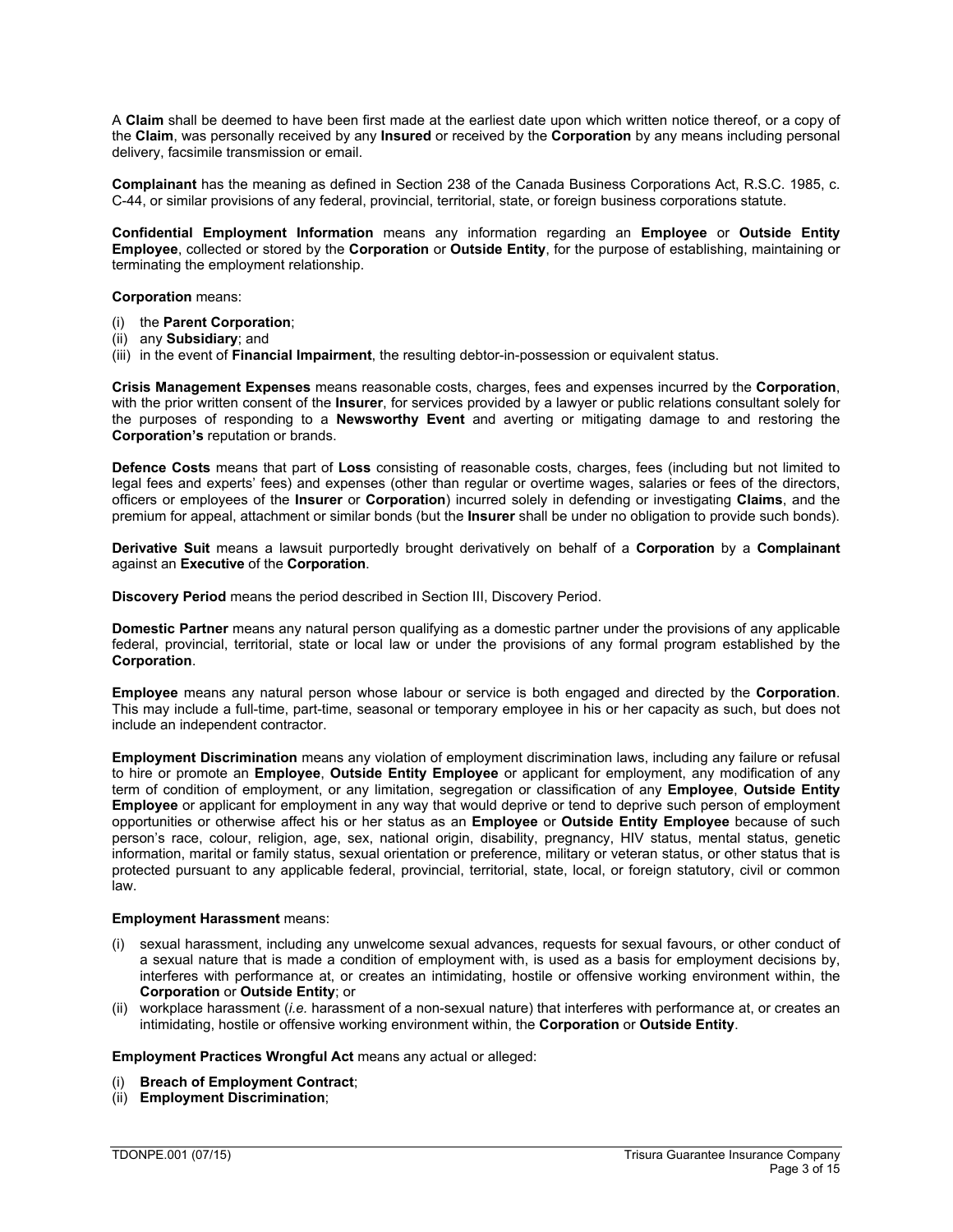- (iii) **Employment Harassment**;
- (iv) **Retaliation**;
- (v) **Workplace Bullying**;
- (vi) **Workplace Tort**;
- (vii) **Wrongful Employment Decision**; or
- (viii) **Wrongful Termination**,

of, or against, any past, present or prospective **Employee** or **Outside Entity Employee**.

**Executive** means any natural person who was, now is or shall be:

- (i) a duly elected, appointed, deemed or "de facto" director, officer, trustee, member of the board of managers or member of any duly constituted committee; or
- (ii) in-house General Counsel or Risk Manager (or equivalent position) of the **Corporation**.

**Extradition Proceeding** means any formal proceeding by which an **Insured Person** located in any province, territory, state or country is sought to be or is surrendered to any other province, territory, state or country for trial or otherwise to answer any criminal accusation.

**Financial Impairment** means the status of the **Corporation** resulting from: (i) the appointment by any federal, provincial, territorial or state official, agency or court of any receiver, conservator, liquidator, trustee, rehabilitator or similar official to take control of, supervise, manage or liquidate the **Corporation**; (ii) the appointment of any agent, receiver and/or receiver and manager by a creditor exercising its rights pursuant to a written instrument; (iii) a reorganization proceeding relating to the **Corporation** that has been brought in Canada under the Companies' Creditors Arrangement Act, R.S.C. 1985, c.C-36, or similar federal, provincial, territorial or state legislation; or (iv) the **Corporation** becoming a debtor in possession, as such term is used in Chapter 11 of the United States of America Bankruptcy Code.

#### **Indemnified Loss** means:

- Loss which the **Corporation** becomes legally obligated to pay as a result of **Claims** made against the **Corporation**; and
- (ii) **Loss** for which the **Corporation** grants indemnification to any **Insured Person**,

provided that any **Employment Practices Wrongful Act Claim** shall not be considered **Indemnified Loss**.

#### **Insured** means any:

- (i) **Insured Person**; or
- (ii) **Corporation**.

#### **Insured Person** means any:

- (i) natural person who was, now is or shall be an **Executive**, volunteer, or **Employee** of the **Corporation**; or
- (ii) **Board Observer**, but solely for a **Board Observer Claim**.

**Insurer** means Trisura Guarantee Insurance Company.

**Interrelated Wrongful Acts** means all **Wrongful Acts** that have as a common nexus any fact, circumstance, situation, event, transaction, cause or series of related facts, circumstances, situations, events, transactions or causes.

#### **Loss** means:

- (i) compensatory, moral, punitive, exemplary or multiplied damages, judgments (including pre-judgment and postjudgment interest), or settlements. The insurability of moral, punitive, exemplary or multiplied damages shall be governed by the law of any jurisdiction which has a substantial relationship to the **Insureds**, this Policy, or the **Claim** giving rise to such damages and which is favourable to the insurability of such damages;
- (ii) civil fines, civil penalties or administrative monetary penalties levied against an **Insured Person**. The insurability of civil fines, civil penalties or administrative monetary penalties levied against an **Insured Person** shall be governed by the law of any jurisdiction which has a substantial relationship to such **Insured Person**, this Policy, or the **Claim** giving rise to such civil fines, civil penalties or administrative monetary penalties and which is favourable to the insurability of such civil fines, civil penalties or administrative monetary penalties;
- (iii) amounts owing by any **Executives** of the **Corporation** pursuant to any Canadian federal, provincial or territorial legislation for which the **Executives** of the **Corporation** are statutorily liable in their capacity as such;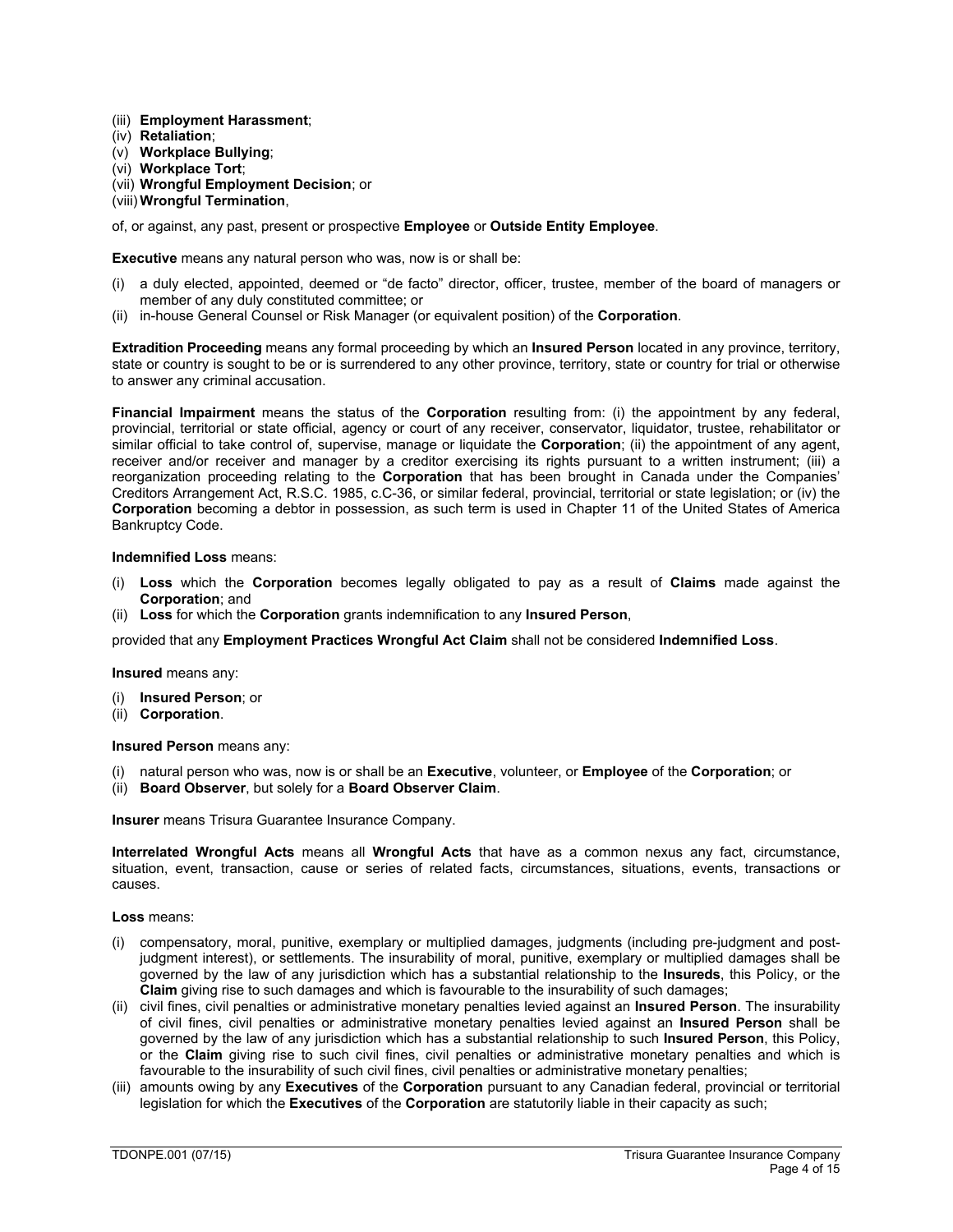(iv) **Crisis Management Expenses**, solely under Section III - Corporate Brand Protection / Crisis Management Expenses of this Policy; and

# (v) **Defence Costs**.

**Loss** shall not include:

- (a) any fines or penalties levied against the **Corporation**;
- (b) any criminal fines or criminal penalties levied against an **Insured Person**; or
- (c) subject to (i) and (ii) above, matters which may be deemed uninsurable under the law pursuant to which this Policy shall be construed or by which the **Corporation** is governed.

### **Management Control** means:

- (i) owning interests representing more than 50% of the voting, appointment or designation power for the selection of a majority of: the board of directors, board of trustees or equivalent governing body of a corporation;
- (ii) having the right, pursuant to written contract or the by-laws, charter, operating agreement or similar documents of the **Corporation**, to elect, appoint or designate a majority of the board of directors, board of trustees or equivalent governing body of a corporation; or
- (iii) the ability to control or direct the managerial decisions of a corporation.

**Newsworthy Event** means any actual or alleged negative publicity against the **Corporation**, that has been publicised through any media channel, including television, print media, radio or the world wide web, resulting from a **Claim** that is covered under this Policy.

**Non-Indemnifiable Loss** means **Loss** for which the **Corporation** fails or refuses to indemnify an **Insured**:

- (i) because of **Financial Impairment**; or
- (ii) because it is not permitted to indemnify pursuant to law or contract or the by-laws, charter, operating agreement or similar documents of the **Corporation**.

**Non-Profit Corporation** means any non-profit corporation, organization or charity that is incorporated under Part II of the Canada Corporations Act, R.S.C., 1970, c. C-32 or the Canada Not-for-profit Corporations Act, S.C. 2009, c. 23, or under similar provincial or territorial legislation or any foreign equivalent.

### **Outside Entity** means:

- (i) any **Non-Profit Corporation** other than the **Corporation**; or
- (ii) any other corporation or organization listed as an **Outside Entity** in an endorsement to this Policy.

**Outside Entity Employee** means any natural person whose labour or service is both engaged and directed by the **Outside Entity**. This may include a volunteer, full-time, part-time, seasonal or temporary employee in his or her capacity as such, but does not include an independent contractor.

**Outside Entity Executive** means an **Insured Person** serving in the capacity as an **Executive** in any **Outside Entity**, but only during such time that such service is with the knowledge and consent of, at the direction or request of, or part of the duties regularly assigned to the **Insured Person** by, the **Corporation**.

**Parent Corporation** means the entity named in Item 1 of the Declarations.

### **Personal Injury Wrongful Act** means any:

- (i) false arrest, wrongful detention or imprisonment or malicious prosecution;
- (ii) libel, slander, defamation of character, or publication of material in violation of a person's right of privacy; or
- (iii) wrongful entry or eviction or other invasion of the right of privacy.

**Policy Period** means the period of time from the inception date shown in Item 2 of the Declarations to the earlier of the expiration date shown in Item 2 of the Declarations or the effective date of termination of this Policy.

**Pollutants** means any substance, located anywhere in the world, exhibiting any hazardous characteristics as defined by, or identified on, a list of hazardous substances issued by or pursuant to the Canadian Environmental Protection Act, 1999, c. 33, the United States of America Environmental Protection Agency, or any federal, provincial, territorial, state, county, municipal or local counterpart thereof. Such substances shall include, but are not limited to, solids, liquids, gaseous or thermal irritants, contaminants or smoke, vapour, soot, fumes, acids, alkalis, chemicals or waste materials. **Pollutants** shall also mean any other air emission, odour, waste water, oil or oil products, infectious or medical waste, asbestos or asbestos products, lead or lead products, silica or silica products, mould of any type,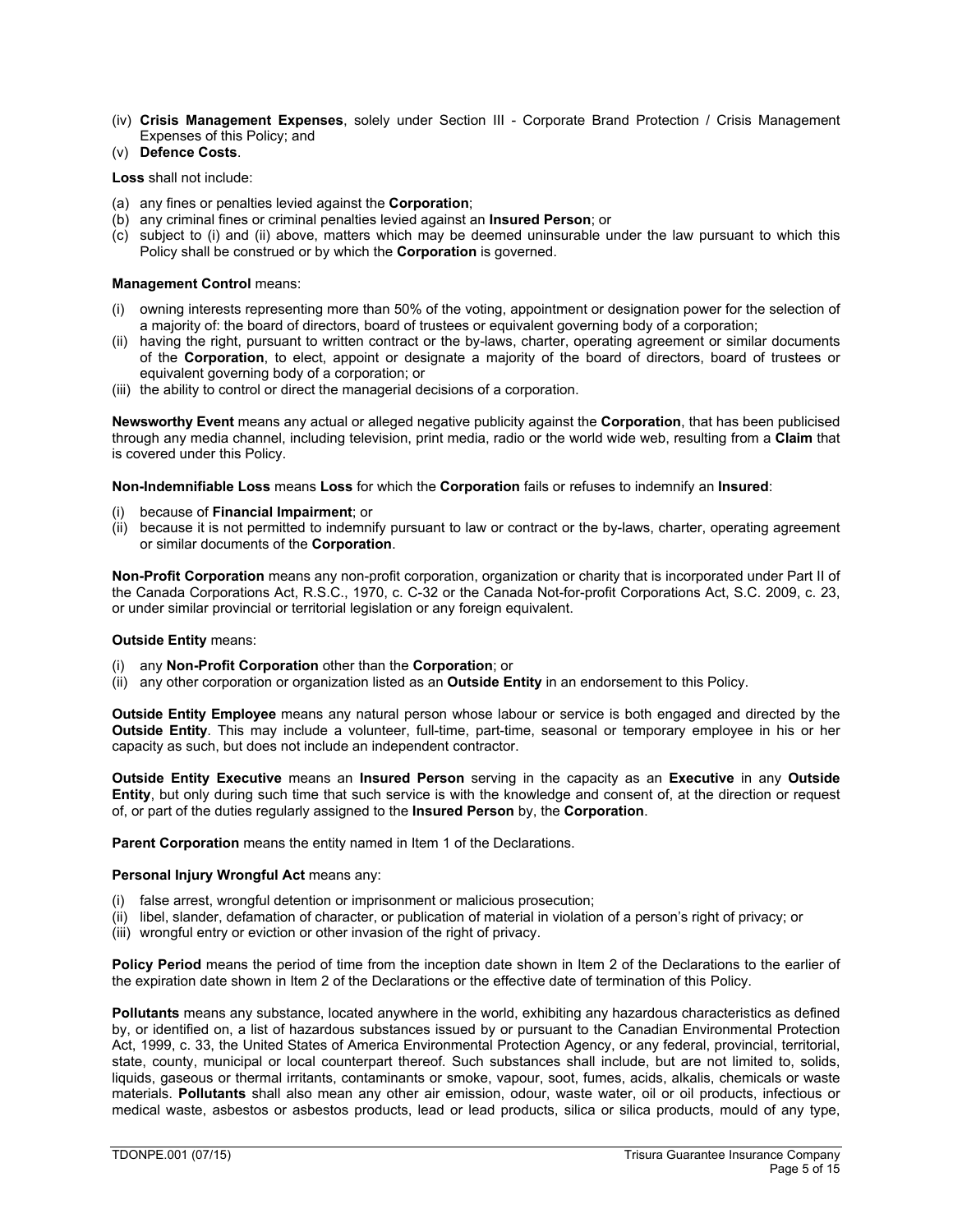electric or magnetic or electromagnetic field and noise. Waste materials include materials to be recycled, reconditioned or reclaimed.

### **Publishers Liability Wrongful Act** means any:

- (i) infringement of copyright or trademark or unauthorized use of title; or
- (ii) plagiarism or misappropriation of ideas.

**Retaliation** means retaliatory treatment against any **Employee** or **Outside Entity Employee** on account of such individual's:

- (i) exercising his or her rights under law;
- (ii) refusing to violate any law;
- (iii) opposing any unlawful practice;
- (iv) disclosing or threatening to disclose to a superior or to any governmental agency any alleged violations of law; or
- (v) having assisted or testified in or cooperated with a proceeding or investigation regarding alleged violations of law by any **Insured**.

**Social Media** means the internet and mobile based tools for sharing and discussing information, including but not limited to Facebook, YouTube, MySpace, LinkedIn, Twitter, Google+, Vimeo, and any other similar media applications.

### **Subsidiary** means any **Non-Profit Corporation** in which the **Parent Corporation** has or had **Management Control**, either directly or indirectly through one or more other **Subsidiaries**:

- (i) on or before the inception date of this Policy;
- (ii) after the inception date of this Policy by reason of being created or acquired by the **Parent Corporation** after such date, and whose assets do not exceed 50% of the consolidated assets of the **Corporation** as of the inception date of this Policy; or
- (iii) after the inception date of this Policy by reason of being created or acquired by the **Parent Corporation** after such date, and whose assets exceed 50% of the consolidated assets of the **Corporation** as of the inception date of this Policy, but only: (i) for a period of 90 days from the date upon which it became a **Subsidiary**; or (ii) until the end of the **Policy Period**, whichever occurs first (referred to as the Auto-Subsidiary Period).

The **Insurer** shall extend coverage to the **Insureds** of any **Subsidiary** described in (iii) above beyond its respective Auto-Subsidiary Period if during such Auto-Subsidiary Period:

- (i) written notice of the acquisition or creation of such **Subsidiary** is given to the **Insurer** by the **Parent Corporation**;
- (ii) the **Parent Corporation** provides the **Insurer** with such information in connection therewith as the **Insurer** may deem necessary;
- (iii) the **Parent Corporation** accepts any special terms, conditions, exclusions or additional premium charge as may be required by the **Insurer**; and
- (iv) the **Insurer**, at its sole discretion, agrees to provide such coverage and confirms such agreement in writing.

A **Non-Profit Corporation** becomes a **Subsidiary** when the **Parent Corporation** acquires **Management Control** of such **Subsidiary**, either directly or indirectly through one or more other **Subsidiaries**. A **Non-Profit Corporation** ceases to be a **Subsidiary** when the **Parent Corporation** ceases to have **Management Control** of such **Subsidiary**, either directly or indirectly through one or more other **Subsidiaries**.

In all events, coverage as is afforded under this Policy with respect to any **Claim** made against any **Insureds** of any **Subsidiary** shall only apply for **Wrongful Acts** committed or allegedly committed after the effective date upon which the **Parent Corporation** acquired **Management Control** of such **Subsidiary** and prior to the date upon which the **Parent Corporation** ceased to have **Management Control** of such **Subsidiary**.

**Third Party** means any natural person who is a customer, patient, vendor, service provider or other business invitee of the **Corporation**.

### **Third Party Wrongful Act** means:

- (i) discrimination against a **Third Party** based on such **Third Party's** race, colour, religion, age, sex, national origin, disability, pregnancy, HIV status, mental status, genetic information, marital or family status, sexual orientation or preference, military or veteran status, or other status that is protected pursuant to any applicable federal, provincial, territorial, state, local, or foreign statutory, civil or common law;
- (ii) sexual harassment, including unwelcome sexual advances, requests for sexual favours or other conduct of a sexual nature, against a **Third Party**; or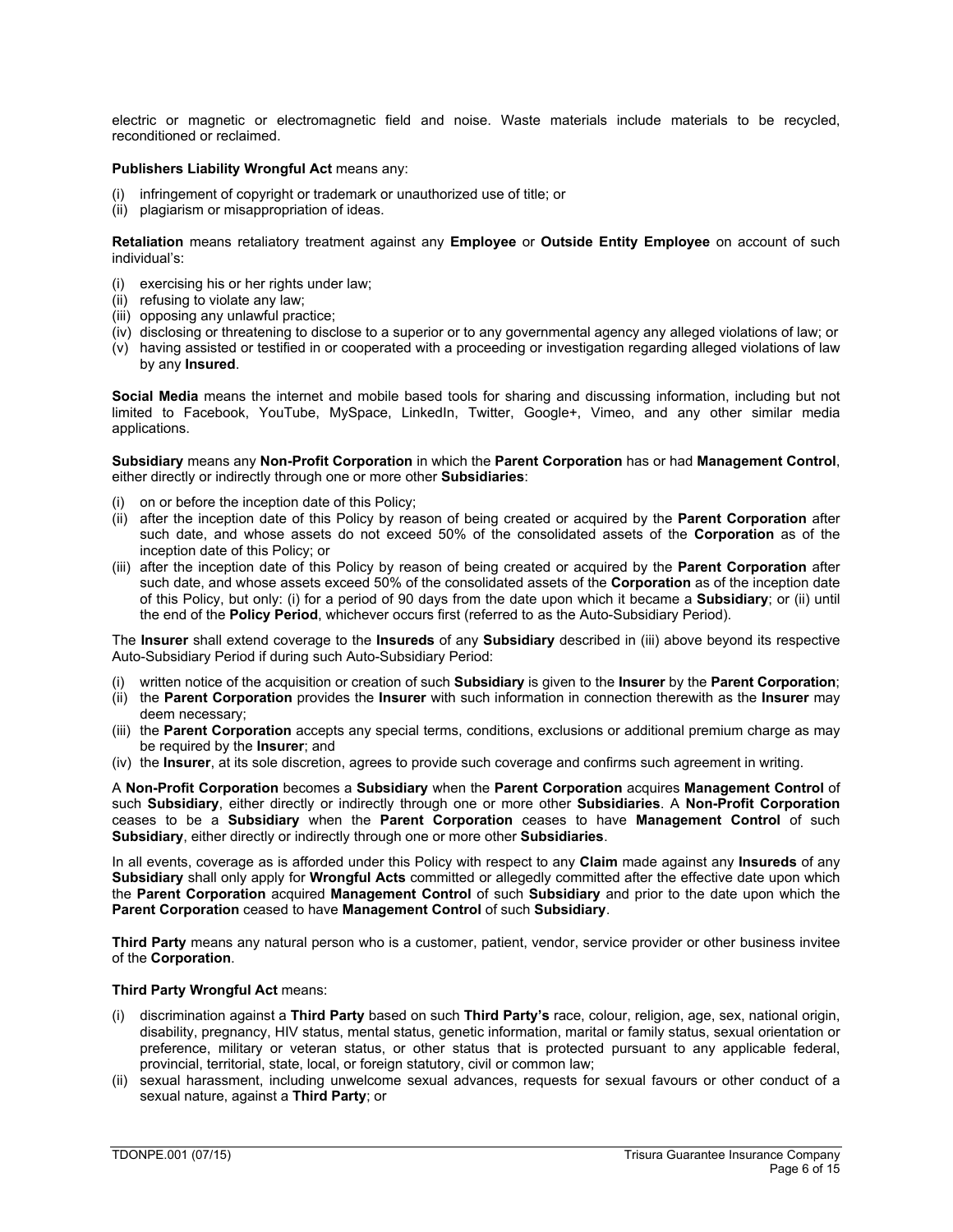(iii) unlawful harassment of a non-sexual nature against a **Third Party**.

### **Unauthorized Access of Employee Information** means:

- (i) the failure to prevent unauthorized access to, or the unauthorized use of, **Confidential Employment Information**; or
- (ii) the failure to notify an **Employee** or **Outside Entity Employee** of any actual or potential unauthorized access to, or the use of, such **Employee's Confidential Employment Information**, if such notification is required by any federal, provincial, territorial, state, local, or foreign statutory, civil or common law.

**Workplace Bullying** means verbal, written or visual intimidation or threats by an **Insured** while acting solely within the course and scope of employment with the **Corporation** or **Outside Entity**, including but not limited to the use of **Social Media** to intimidate or threaten.

### **Workplace Tort** means:

- (i) any employment-related defamation, libel, slander, humiliation, invasion of privacy (including **Unauthorized Access of Employee Information**); or
- (ii) any of the following:
	- (a) employment-related negligent evaluation;
	- (b) employment-related wrongful discipline;
	- (c) employment-related negligent retention;
	- (d) employment-related negligent supervision;
	- (e) employment-related negligent hiring;
	- (f) employment-related negligent training;
	- (g) employment-related negligent or intentional misrepresentation;
	- (h) employment-related wrongful infliction of emotional distress or mental anguish; or
	- (i) failure to provide or consistently enforce employment-related corporate policies and procedures,

but only when alleged as part of a **Claim** for any actual or alleged **Breach of Employment Contract**, **Employment Discrimination**, **Employment Harassment**, **Retaliation**, **Workplace Bullying**, **Wrongful Employment Decision**, **Wrongful Termination** or act set forth in (i) above.

**Wrongful Act** means any actual or alleged act, error, omission, misstatement, misleading statement, neglect or breach of duty by:

- (i) any **Insured Person** while acting in his or her capacity as such, or any other matter claimed against them solely by reason of his or her capacity as such;
- (ii) any **Outside Entity Executive**; or
- (iii) the **Corporation**,

including, but not limited to:

- (a) any **Employment Practices Wrongful Act**;
- (b) any **Third Party Wrongful Act**;
- (c) any **Personal Injury Wrongful Act**; or
- (d) any **Publishers Liability Wrongful Act**.

**Wrongful Employment Decision** means any wrongful demotion, denial of tenure, or failure or refusal to promote.

**Wrongful Termination** means any wrongful termination, dismissal, or discharge of employment, including constructive termination, dismissal or discharge. **Wrongful Termination** does not include **Breach of Employment Contract**.

### **III EXTENSIONS**

Estates and Legal Representatives

This Policy shall cover **Loss** arising from any **Claims** made against the estates, heirs, legal representatives or assigns of **Insured Persons** who are deceased or against the legal representatives or assigns of **Insured Persons** who are incompetent, insolvent or bankrupt to the extent that in the absence of such death, incompetency, insolvency or bankruptcy, such **Claims** would have been covered by this Policy.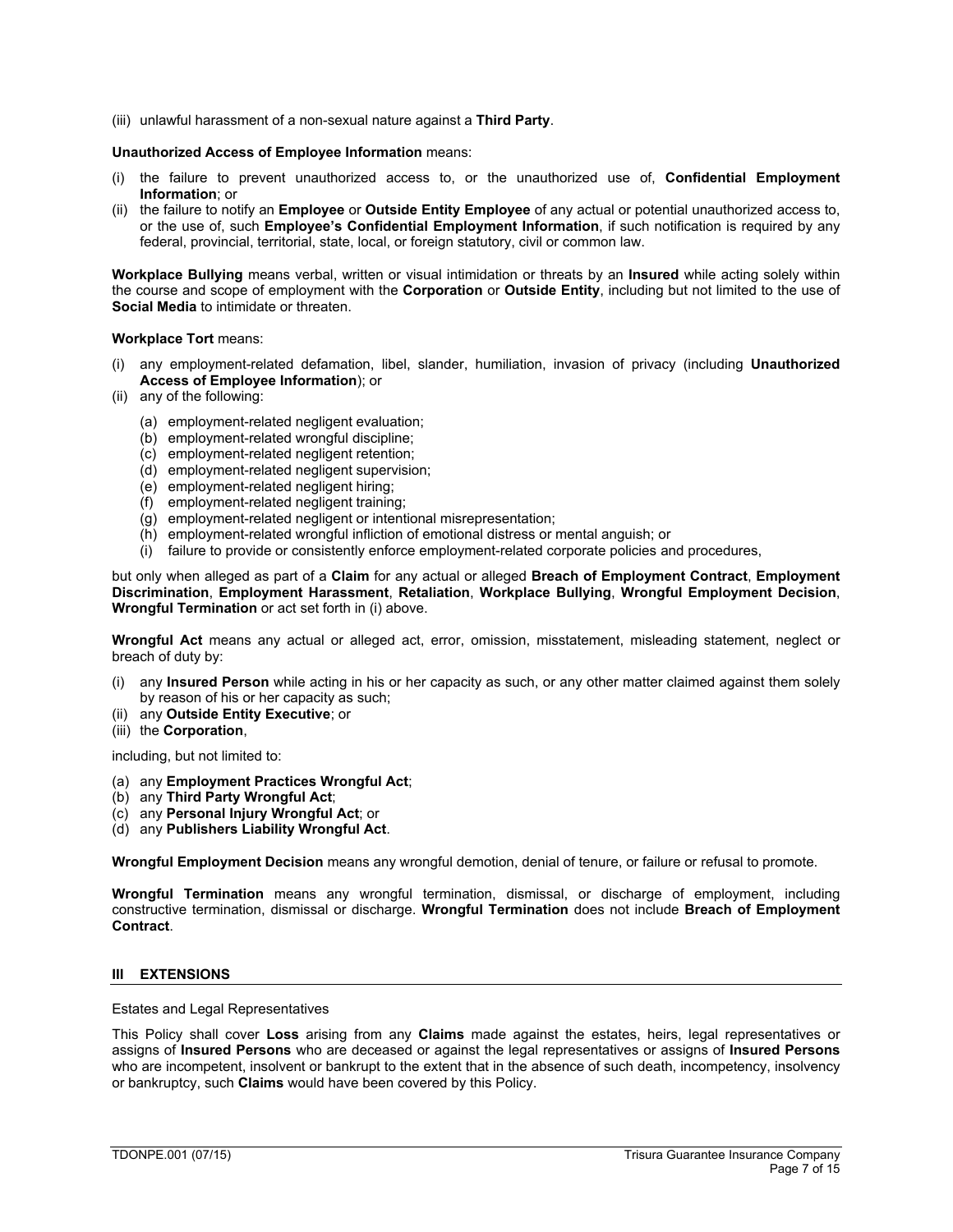### Spousal and Domestic Partner Liability

This Policy shall cover **Loss** arising from any **Claims** made against the lawful spouse (whether such status is derived by reason of statutory law, common law or otherwise of any applicable jurisdiction in the world) or **Domestic Partner** of an **Insured Person** for all **Claims** arising solely out of his or her status as the spouse or **Domestic Partner** of such **Insured Person**, including a **Claim** that seeks damages recoverable from marital community property, property jointly held by the **Insured Person** and the spouse or **Domestic Partner**, or property transferred from the **Insured Person** to the spouse or **Domestic Partner**; provided, however, that this extension shall not afford coverage for any **Claim** for any actual or alleged **Wrongful Act** of the spouse or **Domestic Partner**, but shall apply only to **Claims** arising out of any actual or alleged **Wrongful Acts** of an **Insured Person** and shall be subject to the Policy's terms, conditions and exclusions.

#### Discovery Period

If the **Parent Corporation** shall cancel, or the **Parent Corporation** or the **Insurer** shall refuse to renew, this Policy, the **Parent Corporation** shall have the right, upon payment of the additional premium calculated at that percentage set forth in Item 6(A) of the Declarations of the total annual premium for this Policy, to an extension of the coverage granted by this Policy for the period of time set forth in Item 6(B) of the Declarations following the effective date of such cancellation or non-renewal, but only for any **Wrongful Act** committed prior to the effective date of such cancellation or non-renewal. The rights contained in this paragraph shall terminate unless written notice of such election, together with payment of the additional premium due, is received by the **Insurer** within 30 days following the effective date of cancellation or non-renewal.

In the event of a Transaction, as described in paragraph (F) of Section X, the **Parent Corporation** shall have the right, within 30 days before the end of the **Policy Period**, to request an offer from the **Insurer** of a **Discovery Period** (with respect to **Wrongful Acts** occurring prior to the effective time of the Transaction) for a period of up to 6 years or for such longer period as the **Parent Corporation** may request. The **Insurer** shall offer such **Discovery Period** on such terms, conditions and premium as the **Insurer** may in its sole discretion decide. In the event of a Transaction, the right to a **Discovery Period** shall not otherwise exist except as indicated in this paragraph.

This extension and the rights contained herein shall not apply to any cancellation resulting from non-payment of premium. The entire premium for the **Discovery Period** shall be fully earned at the inception of the **Discovery Period**. This extension, once effected, is not cancellable. The **Discovery Period**, if exercised, shall form part of the **Policy Period** and shall not increase the Limit of Liability of the **Insurer** for the **Policy Period**.

#### Excess Directors or Officers Insurance

The **Insurer** shall pay up to the Excess Directors or Officers Insurance Limit of Liability stated in Item 4(A) of the Declarations, in addition to, and not as part of, the Policy Limit of Liability each **Policy Period**, on behalf of the **Executives** of the **Corporation** all **Loss** they are legally obligated to pay on account of any **Claim** for a **Wrongful Act** first made against them during the **Policy Period** or the **Discovery Period**, if exercised, except when and to the extent that the **Corporation** has indemnified such **Executives** of the **Corporation**.

This extension of coverage shall be specifically excess of any insurance available to the **Executives** of the **Corporation** that is specifically stated to be in excess of this Policy and such excess insurance must be completely exhausted by payment of **Loss** or other sums covered thereunder before the **Insurer** shall have any obligation to make any payment for **Loss** under this extension of coverage.

### Corporate Brand Protection / Crisis Management Expenses

The **Insurer** shall pay on behalf of the **Corporation** all **Crisis Management Expenses** incurred by the **Corporation**, up to the Corporate Brand Protection / Crisis Management Expenses Coverage Limit of Liability stated in Item 4(C) of the Declarations, in addition to, and not as part of, the Policy Limit of Liability each **Policy Period**, to avert or mitigate damage to any of the **Corporation's** brands and/or reputation caused by a **Newsworthy Event** first occurring and reported to the **Insurer** during the **Policy Period**.

#### **IV EXCLUSIONS**

The **Insurer** shall not be liable to make any payment for **Loss** in connection with any **Claim** made against an **Insured**:

(1) based upon, arising out of, or attributable to any litigation, proceeding or civil, criminal, administrative or regulatory investigation of which any **Insured** had notice and which was commenced prior to, or which was pending as of, the inception date of the first policy purchased by the **Corporation** providing coverage of a similar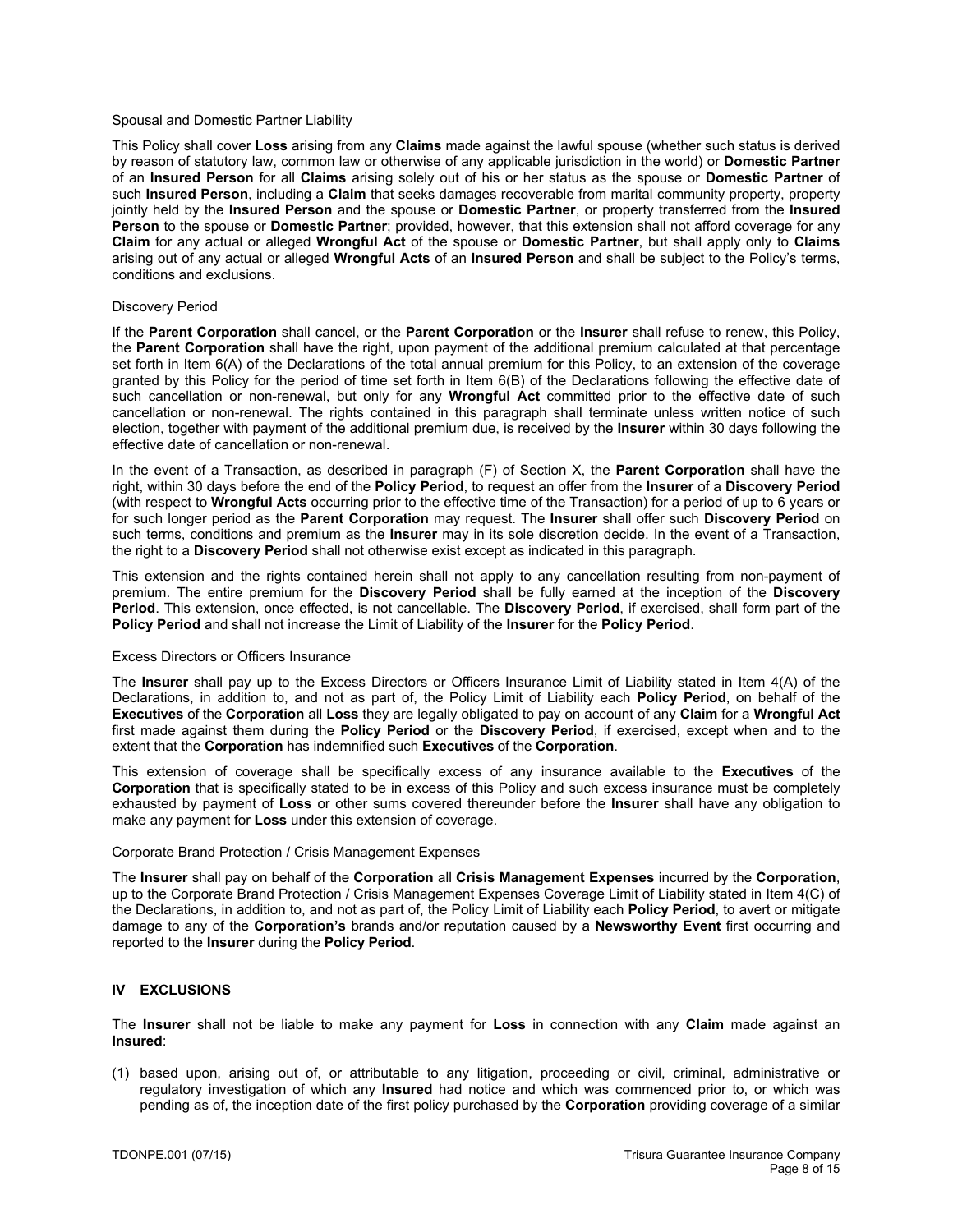nature to that afforded by this Policy and which has continued through renewal or reinstatement on an uninterrupted basis since its inception, or which arises from matters substantially the same as alleged or established in such litigation, proceeding or civil, criminal, administrative or regulatory investigation;

- (2) based upon, arising out of, or attributable to any fact, circumstance or situation which has been the subject of any notice given under any policy of which this Policy is a direct or indirect renewal or replacement;
- (3) based upon, arising out of, or attributable to the gaining of any profit, remuneration or advantage to which a final non-appealable adjudication in the underlying **Claim** establishes such **Insured** was not legally entitled;
- (4) based upon, arising out of, or attributable to the **Insured** committing any deliberate criminal or deliberate fraudulent or dishonest act, if any final non-appealable adjudication adverse to such **Insured** in the underlying **Claim** establishes that such deliberate criminal or deliberate fraudulent or dishonest act was committed;
- (5) based upon, arising out of, or attributable to the rendering of, or failure to render, any professional services to a third party, either gratuitously or for a fee;
- (6) for bodily injury, sickness, mental anguish, emotional distress, humiliation, damage to reputation, disease or death of any person, or damage to or destruction of any tangible property including loss of use thereof. However, this exclusion shall not apply to:
	- (i) any **Claim** for an **Employment Practices Wrongful Act** or **Third Party Wrongful Act** in respect of mental anguish, emotional distress, humiliation or damage to reputation; or
	- (ii) **Defence Costs**:
		- (a) on account of any criminal proceeding against any **Insured** on account of any **Claim** which is pursuant to section 217.1 of the Criminal Code, R.S.C. 1985, c. C-46 (as amended by Bill C-45); or
		- (b) for a **Claim** against any **Insured** which is brought pursuant to the Ontario Occupational Health and Safety Act (*Violence and Harassment in the Workplace*), 2009,

or pursuant to similar provisions of any federal, provincial, territorial, state, or foreign legislation.

- (7) which is brought by or on behalf of the **Corporation** against any **Insured**, or by any **Outside Entity** against any **Outside Entity Executive**. However, this exclusion shall not apply to any **Claim**:
	- (i) that is a **Derivative Suit**, if such action is brought and maintained independently of, and without the solicitation, assistance, participation or intervention of any **Corporation**, any affiliate of the **Corporation**, any **Outside Entity**, or any **Executive** or **Employee** of the foregoing, except for any solicitation, assistance, participation or intervention for which an applicable federal, provincial, territorial, state, local, or foreign law affords "whistleblower" protection to any such **Executive** or **Employee**; or
	- (ii) in the event of **Financial Impairment** of a **Corporation**, brought or maintained by a trustee in bankruptcy or an interim receiver of such **Corporation** appointed pursuant to the provisions of the Bankruptcy and Insolvency Act, R.S.C. 1985, c.B-3, a liquidator of such **Corporation** appointed pursuant to the provisions of the Winding-up and Restructuring Act, R.S.C. 1985, c.W-11, by a receiver or receiver and manager of such **Corporation** appointed pursuant to the Courts of Justice Act, R.S.O. 1990, c.C.43, or by any similar official appointed or named pursuant to similar federal, provincial, territorial, state, or foreign legislation;
- (8) for any actual or alleged violation of the responsibilities, obligations or duties imposed by the Pension Benefits Standards Act, R.S.C. 1985, c. 32 (2nd Supp.), the Pension Benefits Act, R.S.O. 1990, c. P.8, the Employee Retirement Income Security Act of 1974 of the United States of America, or any similar federal, provincial, territorial, state or local statutory, civil or common law;
- (9) based upon, arising out of, or attributable to any actual or alleged nuclear reaction, nuclear radiation, radioactive contamination, or radioactive substance, or the hazardous properties of nuclear or radioactive material;
- (10) based upon, arising out of, or attributable to:
	- (i) the actual, alleged or threatened discharge, dispersal, release, escape, seepage, migration or disposal of **Pollutants** into, in or on real or personal property, water or the atmosphere; or
	- (ii) any direction or request to test for, monitor, clean up, remove, contain, treat, detoxify or neutralize **Pollutants**.

However, this exclusion shall not apply to: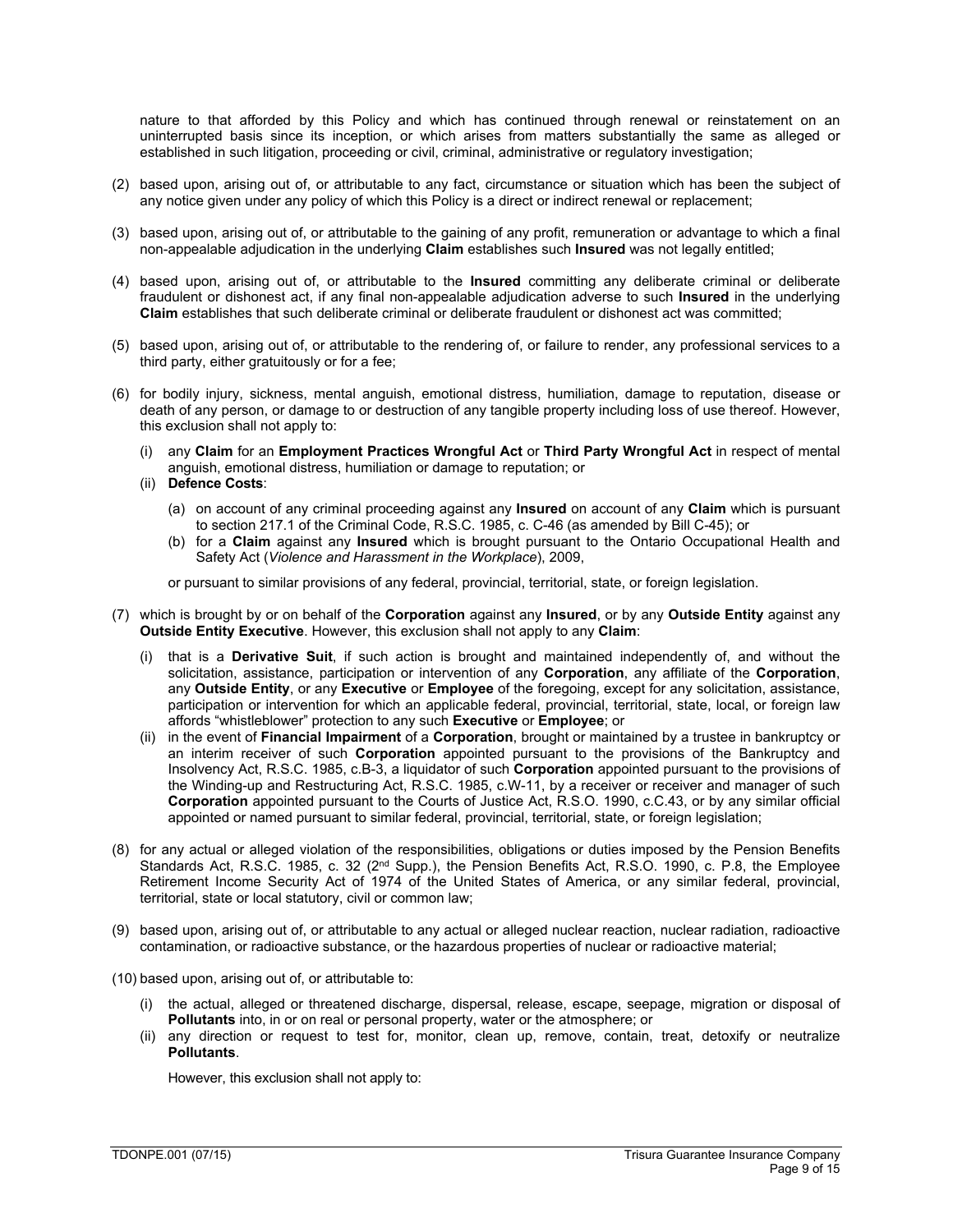- (a) **Non-Indemnifiable Loss** which is on account of any **Claim** brought by any security holder of the **Corporation** in his or her capacity as such, whether in his or her own right or on behalf of the **Corporation**, provided that such **Claim** is brought and maintained independently of, and without the solicitation, assistance, participation or intervention of any **Insured**, the **Corporation** or any affiliate of the **Corporation**; or
- (b) **Defence Costs** incurred with respect to **Non-Indemnifiable Loss** which are on account of any **Claim** first commenced and conducted within the territorial limits and jurisdiction of Canada, subject to the limit of liability for any and all such **Claims** up to the Pollution Defence Costs Coverage Limit stated in Item 4(B) of the Declarations each **Policy Period**, which amount shall be part of, and not in addition to, the Limit of Liability stated in Item 3 of the Declarations;
- (11) based upon, arising out of, or attributable to any actual or alleged breach of any oral, written or implied contract or agreement, or for liabilities of others assumed by the **Insured** under any such contract or agreement. However, this exclusion shall not apply to:
	- (i) the extent the **Insured** would have been liable in the absence of such contract or agreement; or
	- (ii) **Defence Costs** based upon, arising out of, or attributable to an **Employment Practices Wrongful Act**; or

(12) for:

- (i) salary, wages, commissions, or other monetary payments which constitute severance payments, payments pursuant to a notice period, or payments in lieu of reinstatement, sought in any **Claim** for an **Employment Practices Wrongful Act**, to which an **Employee** is entitled by virtue of statute or common or civil law;
- (ii) **Benefits** due, or to become due, or the equivalent value of such **Benefits**; or
- (iii) the cost of complying with any order for, grant of, or agreement to provide injunctive or non-monetary relief, including the cost of:
	- (a) instituting or conducting any corporate policy, procedure, program or training;
	- (b) making physical changes, modifications, alterations or improvements as part of an accommodation of any disabled person; or
	- (c) employment reinstatement or continued employment,

However, this exclusion shall not apply to **Defence Costs**.

**SEVERABILITY OF EXCLUSIONS:** With respect to the exclusions of this Policy, the **Wrongful Act** of any **Insured Person** shall not be imputed to any other **Insured Person** to determine if coverage is available. Any **Wrongful Acts** of any chief executive officer, chief financial officer or in-house General Counsel (or equivalent positions) of a **Corporation** shall be imputed to that **Corporation** to determine if coverage is available.

# **V LIMIT OF LIABILITY AND PRIORITY OF PAYMENTS**

- (A) The Limit of Liability stated in Item 3 of the Declarations is the maximum aggregate liability of the **Insurer** for all **Loss** with respect to all **Claims** first made against the **Insureds** in each **Policy Period**, including the **Discovery Period**, if exercised.
- (B) **Defence Costs** shall be part of, and not in addition to, the Limit of Liability stated in Item 3 of the Declarations, and payment of **Defence Costs** by the **Insurer** shall reduce, and may exhaust, such Limit of Liability, except where prohibited by the laws of the province of Quebec.
- (C) All obligations of the **Insurer** arising from this Policy shall terminate if the Limit of Liability stated in Item 3 of the Declarations has been exhausted by payment of **Loss** in respect of a **Claim**, or aggregation of **Claims** covered under this Policy.
- (D) All **Claims** arising out of the same **Wrongful Act** or **Interrelated Wrongful Acts** shall be deemed one **Claim**, and such **Claim** shall be deemed to have been first made on the date the earliest of such **Claims** was first made against any **Insured**, regardless of whether such date was before or during the **Policy Period**.
- (E) Excess Directors or Officers Coverage Limit of Liability: The maximum aggregate liability of the **Insurer** for all **Loss** with respect to the coverage provided under Section III, Excess Directors or Officers Insurance, shall be the amount stated in Item 4(A) of the Declarations as the Excess Directors or Officers Coverage Limit of Liability, which amount shall be in addition to, and not part of, the Policy Limit of Liability.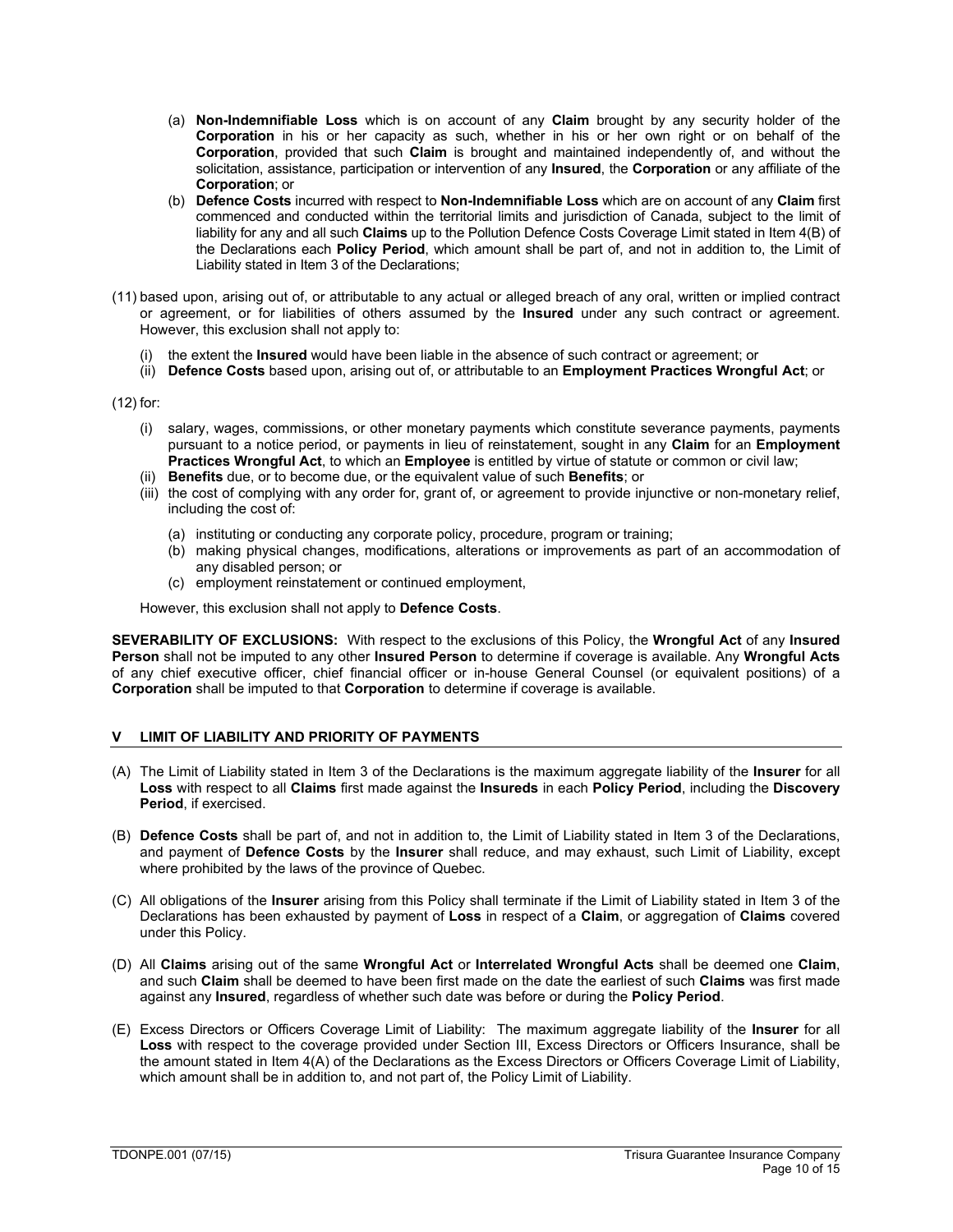- (F) Pollution Defence Costs Coverage Limit of Liability: The maximum aggregate liability of the **Insurer** for all **Defence Costs** with respect to the coverage provided under Section IV, paragraph (10)(b), shall be the amount stated in Item 4(B) of the Declarations as the Pollution Defence Costs Coverage Limit of Liability, which amount shall be part of, and not in addition to, the Policy Limit of Liability.
- (G) Corporate Brand Protection / Crisis Management Expenses Coverage Limit of Liability: The maximum aggregate liability of the **Insurer** for all **Crisis Management Expenses** incurred by the **Corporation** to avert or mitigate damage to any of the **Corporation's** brands and/or reputation as a result of a **Newsworthy Event** shall be the amount stated in Item 4(C) of the Declarations as the Corporate Brand Protection / Crisis Management Expenses Coverage Limit of Liability, which amount shall be in addition to, and not part of, the Policy Limit of Liability.
- (H) In the event of **Loss** arising from any **Claims** for which payment is due under the provisions of this Policy, which in the aggregate exceeds the available or remaining available Limit of Liability of this Policy, payment of such **Loss** shall be made under this Policy:
	- (i) first to satisfy **Loss**, if any, which is **Non-Indemnified Loss**; then
	- (ii) only to the extent, if any, that there is a remaining amount of the Limit of Liability available after the payment of **Loss** pursuant to paragraph (H)(i) above, to pay **Loss**, if any, which is **Indemnified Loss**.

Upon the written request of the **Parent Corporation**, the **Insurer** shall hold back any payment which would otherwise be made under paragraph (H)(ii) above. Any such payment withheld by the **Insurer** shall, upon further written request of the **Parent Corporation** to the **Insurer**, be paid by the **Insurer**:

- (i) to the **Parent Corporation**, but only if the request for such payment is made within one year of the final resolution of any **Claims** addressed in paragraph (H) above; or
- (ii) to or for the benefit of the **Insured**, but only in the event that the **Insured** becomes legally obligated to pay **Loss** which is **Non-Indemnified Loss** under this Policy which arises from any new **Claims**, not previously addressed in paragraph (H) above.

# **VI DEDUCTIBLE**

The **Insurer** shall only be liable for the amount of **Loss** arising from a **Claim** which is in excess of the applicable Deductible stated in Item 5 of the Declarations. Such Deductible shall be eroded (or exhausted) only by the **Insured's** payment of **Loss** otherwise covered under this Policy, and shall be borne by the **Insureds** uninsured and at their own risk. The **Insurer** shall have no obligation whatsoever, either to the **Insureds** or any other person or entity, to pay all or any portion of the applicable Deductible on behalf of any **Insured**. The **Insurer** shall, however, at its sole discretion, have the right and option to do so, in which event the I**nsureds** shall repay the **Insurer** any amounts so paid. A single Deductible amount shall apply to **Loss** arising from all **Claims** alleging the same **Wrongful Act** or **Interrelated Wrongful Acts**.

With respect to **Claims** insured by this Policy which give rise to legal proceedings against the **Insured** in the Province of Quebec, the **Deductible** shall only be applicable to **Loss**, excluding **Defence Costs**, and shall not be applied by the **Insurer** to **Defence Costs**.

# **VII DEFENCE AND SETTLEMENT**

- (A) The **Insurer** shall have the right and the duty to defend, with respect to such insurance as is afforded by this Policy, any **Claim** made against the **Insureds**, even if such **Claim** is groundless, false or fraudulent. However, the **Insurer** shall not be obligated to defend or to continue to defend any **Claim** after the Limit of Liability under this Policy has been exhausted by payment of **Loss**, including **Defence Costs**.
- (B) The **Insureds** agree not to settle any **Claim**, incur any **Defence Costs** or otherwise assume any contractual obligation or admit any liability with respect to any **Claim**, without the **Insurer's** written consent, which shall not be unreasonably withheld. The **Insurer** shall not be liable for any settlement, **Defence Costs**, assumed obligation or admission to which it has not consented.

Notwithstanding the above, the **Insureds** may settle any **Claim** without prior written consent from the **Insurer**, provided that: (i) the total amount of **Loss**, including **Defence Costs**, is less than the remaining Deductible; and (ii) such settlement fully resolves the **Claim** with respect to all **Insureds** and the **Insurer**.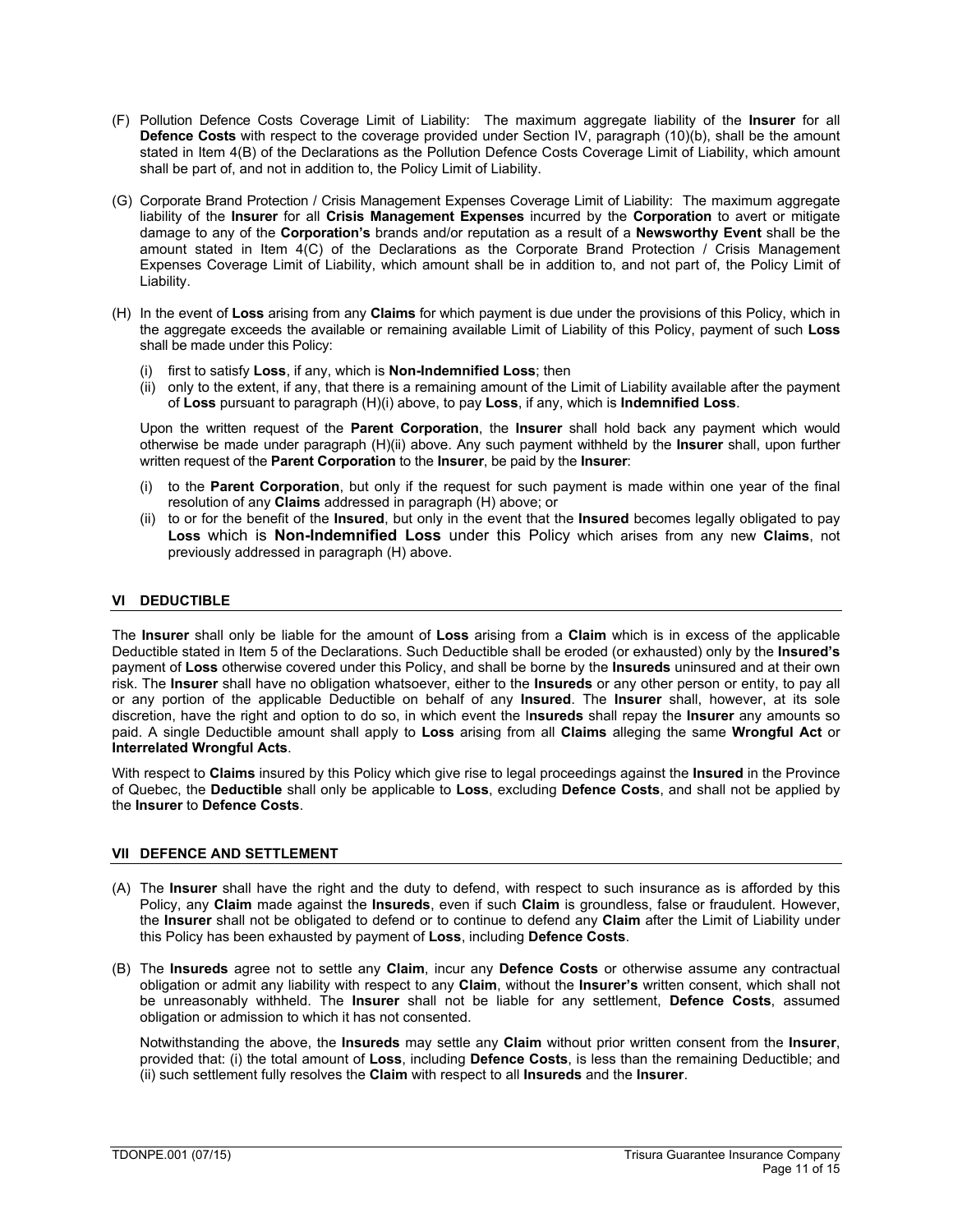$B$ 

 $"4$  $\begin{array}{cccc} + & & , & 14 & + \\ & 4 & ) & & \end{array}$  $$ \%1 +$ 

(1 + 1 : " + + ((1 x) + (1 x) + (1 x) + (1 x) + (1 x) + (1 x) + (1 x) + (1 x) + (1 x) + (1 x) + (1 x) + (1 x) + (1 x) + (1 x) + (1 x) + (2 x) + (1 x) + (2 x) + (4 x) + (1 x) + (4 x) + (1 x) + (4 x) + (1 x) + (4 x) + (1 x) % % 4( ( 1 +<br>4 + (( ) ((  $($  (  $($  "  $\overline{a}$  $\begin{array}{ccc} & & \searrow & \\ & & \searrow & \\ 1 & & \\ & & 8 & \end{array}$  $% \% +$  $+$  $\overline{1}$  $\overline{ }$  $\overline{1}$ "  $\%$  .  $\mathsf F$  $\mathfrak{g}$  $+$  $+ \cdot (8)$  $($  $+\qquad$  (  $\sqrt{2}$  $\frac{1}{1}$ 

A

- $+$  "%.  $4, <$  $+$  (  $\mathbf 0$  $\overline{a}$  $($  +  $^{+}$  # 1  $\begin{array}{cccc} & + & 1 & 4 \\ & + & 8 & 14 & + & 4 \\ & + & 8 & 14 & + & 4 \end{array}$  $\%$  $\mathbb{S}$
- "1 !+  $$ 96 + $ 4" 8 14" 96. $096$ )<br>  $<+ +$  (1 4, 4 1 , 1, 14 1 , 1<br>  $+ 96. $961 + 1 + 96.$ <br>  $1 + 96. $961 + 1 + 96.$  (1 94 1 4 1 , 1<br>  $\frac{1}{4}$  (1 ! " 96. (1 94 1 4 1 )<br>  $\frac{1}{4}$  (1 ! " 1 / 96. (1 94 1 4 1 )<br>
" 4 (1 ! " 1 / 96.  $\begin{array}{cccc} & & & & \times & & \cdots & & \cdots & & \ & & & \downarrow & + & & \uparrow & \uparrow & & \cdot & \cdot & \ \vdots & + & & \downarrow & & 4 & & \end{array}$  $\mathbf{u} = \mathbf{u} \in \mathbb{R}^{n \times n}$ +  $\begin{array}{cccc} & & & & & \\ & + & & & & & \\ & 1 & & & & & \\ & & 1 & & & & \\ & & & 1 & & & \\ & & & 1 & & & \\ & & & & 1 & & \\ & & & & & & \\ & & & & & & & \\ \end{array}$  $(1)$  $+$  $\sqrt{2}$  $14x + + +$  $\leq$  $\mathbf{I}$ ,
	- $*$  (1 (1 + , ) !, 1 , 1 + 1 1 +<br>
	"%. + " (( < 11 5  $, 1 +$  $*$  H
	- $\begin{array}{ccccccccc}\n// & . & ? & ?4 & ; & 4 & .8 & \$\$\n\end{array}$ 2 8 5 % ;  $$ %F# #$ <br>(<u>5 ( M</u>
		-

 $($  / ", (, % 1) + "%. \$4 ! %) ! + 4  $($ <br> $\leftarrow +$  $5+$  (<br>  $+$  < (1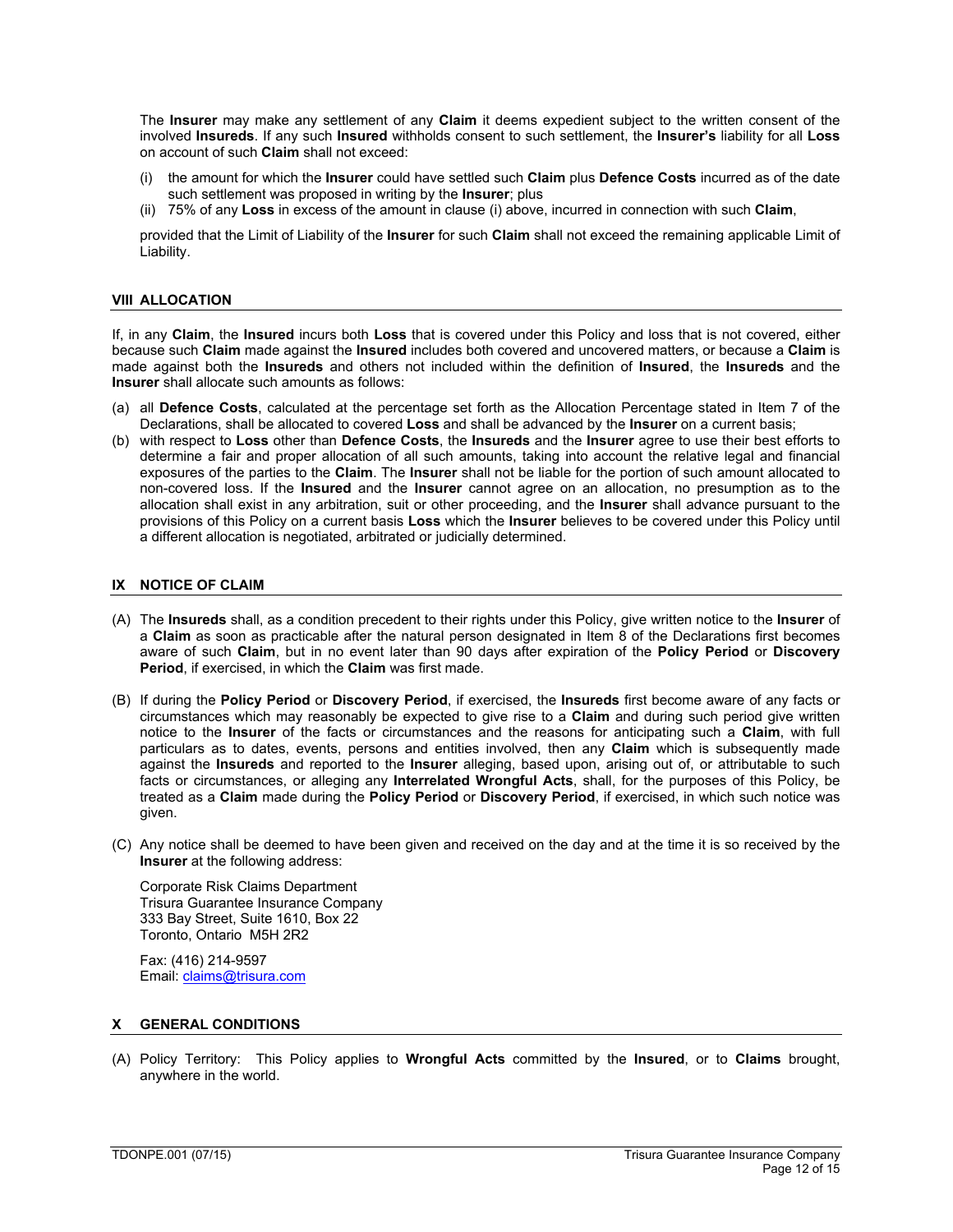- (B) Indemnification: If the **Corporation** fails or refuses to indemnify an **Insured Person** for **Loss**, other than **Non-Indemnifiable Loss**, or to advance **Defence Costs** to the fullest extent permitted by law, then any payment by the **Insurer** of such **Loss** or such **Defence Costs** shall be subject to the Deductible stated in Item 5(B) of the Declarations applicable to **Indemnified Loss**. However, if the **Corporation**:
	- (i) refuses (other than for reason of **Financial Impairment**) to indemnify an **Insured Person** for **Loss**, or refuses to advance **Defence Costs** on behalf of such **Insured Person** based on statutory, common or contract law, and the **Insured Person** contests, in writing, such refusal; or
	- (ii) fails to respond within 60 days to an **Insured Person's** written request for indemnification or for a statutory, common law or contractual basis for the **Corporation's** refusal to indemnify or advance **Defence Costs**, thus constituting a refusal to indemnify,

then, subject to the provisions of Section VII of this Policy, the **Insurer** shall advance **Defence Costs**, without application of the Deductible, to the **Insured Person** from the date the **Defence Costs** were first incurred and reported to the **Insurer**. Any **Defence Costs** advanced in accordance with this provision shall be advanced only until the **Insured Person's** request for indemnification is resolved, by any means, and in the event the refusal to indemnify is determined to be invalid, any advanced **Defence Costs** within the Deductible shall be repaid to the **Insurer** by the **Corporation** directly or on behalf of the **Insured Person**.

This Policy has been issued to the **Parent Corporation** with the understanding and agreement that each **Corporation** agrees to fulfill its indemnification obligations, if any, to the **Insured Persons**, and if the **Insurer** pays, as **Loss**, any indemnification owed to any **Insured Person** by the **Corporation**, the **Insurer** does not waive or compromise any of its rights to recover such **Loss** from such **Corporation**.

For purposes of determining a **Corporation's** indemnification obligation to any **Board Observer**, each **Board Observer** shall be deemed an **Executive** of the **Corporation**. Accordingly, the **Corporation** shall be deemed to have granted such indemnification to each **Board Observer** to the fullest extent permitted by law to the same extent as any **Executive** of the **Corporation**.

- (C) Representations and Severability Clause: In granting coverage under this Policy, it is agreed that the **Insurer** has relied upon the statements and representations contained in the **Application** for this Policy, a copy of which is deemed attached hereto, as being true, accurate and complete. All such statements and representations are the basis of this Policy and are to be considered as incorporated into this Policy. With respect to such statements and representations, no knowledge or information possessed by any **Insured Person** shall be imputed to any other **Insured Person** for the purposes of determining if coverage is available in favour of such **Insured Person**, and only knowledge or information possessed by any past, present or future director, officer or trustee of the **Corporation**, shall be imputed to such **Corporation** for the purpose of determining if coverage is available in favour of the **Corporation**.
- (D) Cooperation and Subrogation: In the event of a **Claim**, the **Insureds** agree to provide the **Insurer** with all information, assistance and cooperation that the **Insurer** reasonably requests, and will do nothing that may prejudice the **Insurer's** position or potential or actual rights of recovery. In the event of any payment under this Policy, the **Insurer** shall be subrogated to all of the **Insureds**' rights of recovery against any person or organization to the extent of such payment and the **Insureds** shall execute all papers required and do everything that may be necessary to secure such rights. In no event, however, shall the **Insurer** subrogate against any **Insured Person** under this Policy, unless such **Insured Person** has been convicted of a criminal act, or been determined by any final non-appealable adjudication in an underlying **Claim** to have committed a fraudulent or dishonest act, or determined by any final non-appealable adjudication in an underlying **Claim** to have obtained any profit or advantage to which such **Insured Person** was not legally entitled.
- (E) Recoveries: Any recovery (after payment of expenses incurred to obtain such recovery), whether effected by the **Insurer** or by the **Insured**, shall be applied (i) first to the satisfaction of the **Insured's** loss which would otherwise have been paid by the **Insurer** but for the fact that it is in excess of the Limit of Liability stated in Item 3 of the Declarations, (ii) second to reimburse the **Insurer** to reduce the **Loss** ultimately borne by the **Insurer** to what it would have been had the recovery preceded any payment of such **Loss** by the **Insurer**, and (iii) third to reimburse the **Insured** in satisfaction of the applicable Deductible stated in Item 5 of the Declarations.

The obligations of the **Insureds** under this subsection will survive the termination or expiry of this Policy.

- (F) Reorganization: If, during the **Policy Period**:
	- (i) the **Parent Corporation** shall consolidate with or merge into another entity such that the **Parent Corporation** is not the surviving entity; or
	- (ii) any person or entity, or group of persons or entities acting in concert, shall acquire **Management Control** of the **Parent Corporation**,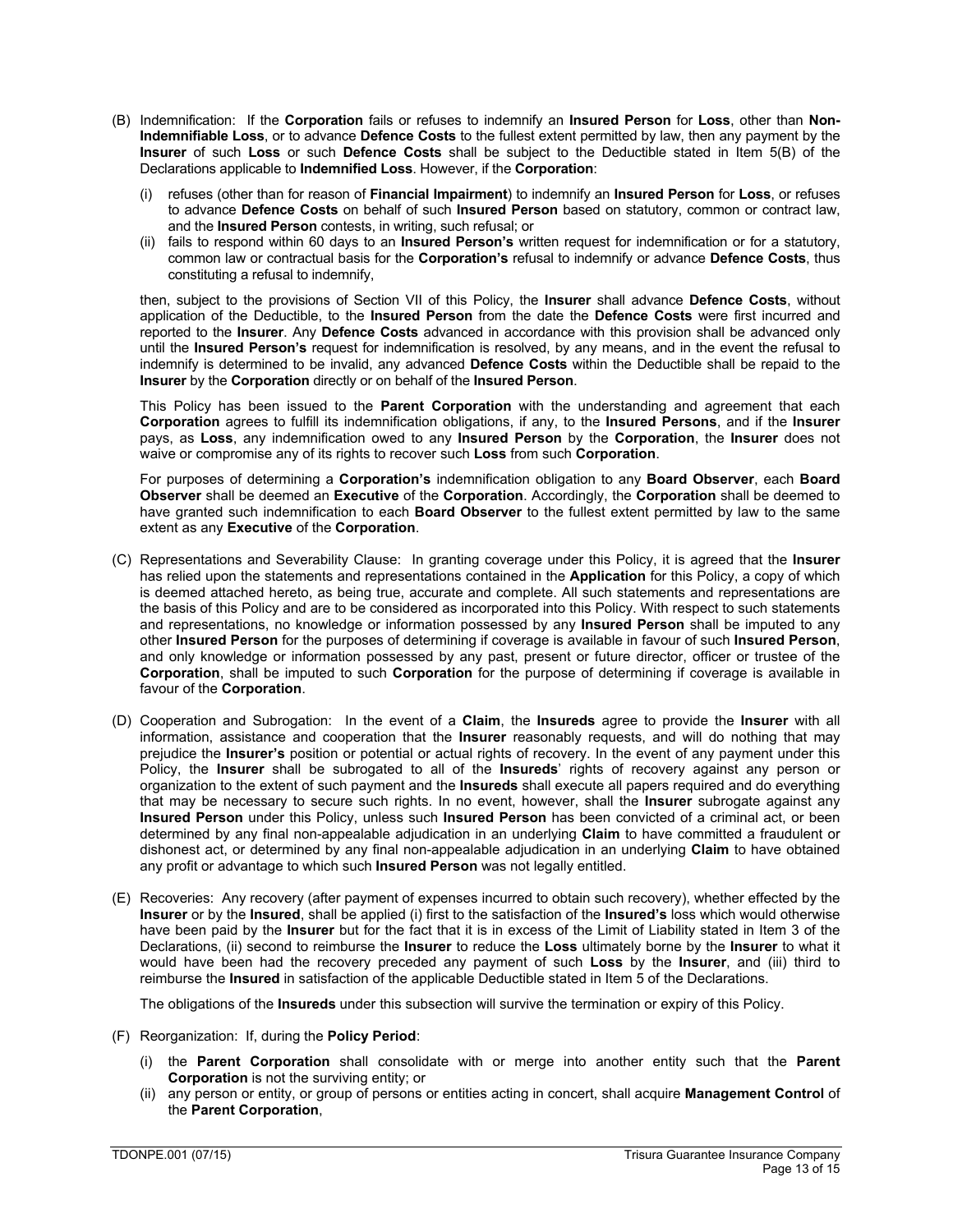(either of the above events herein referred to as the "Transaction"),

coverage under this Policy shall continue until termination of this Policy, but only with respect to **Claims** for **Wrongful Acts** committed, attempted, or allegedly committed or attempted, by the **Insureds** prior to the effective date of the **Transaction**.

The **Parent Corporation** or any **Insured** shall give written notice to the **Insurer** of the **Transaction** as soon as practicable, but in no event later than 30 days after the effective date of the **Transaction**. The full annual premium for the **Policy Period** shall be deemed fully earned immediately upon the occurrence of the **Transaction** and the Policy may not be terminated by the **Parent Corporation**. The **Parent Corporation** shall also have the right to request an offer from the **Insurer** of a **Discovery Period**.

- (G) Termination of Policy: This Policy shall terminate at the earliest of the following times:
	- (i) upon receipt by the **Insurer** of a written notice of termination from the **Parent Corporation**; provided that this Policy may not be terminated by the **Parent Corporation** after the effective date of a Transaction;
	- (ii) upon expiration of the **Policy Period** as set forth in Item 2 of the Declarations of this Policy;
	- (iii) 20 days after receipt by the **Parent Corporation** of the **Insurer's** notice of cancellation due to non-payment of premium; or
	- (iv) at such other time as may be agreed upon by the **Insurer** and the **Parent Corporation**.

If the Policy is terminated in accordance with item (i) above, the **Insurer** shall refund to the **Parent Corporation** the unearned premium computed at the customary short rate. If the Policy is terminated in accordance with item (iii) above, the refund shall be computed pro rata, and the **Insurer** shall have the right to require payment by the **Parent Corporation** of the premium amount for the portion of the **Policy Period** during which the Policy was in effect.

The refund or tender of any unearned premium by the **Insurer** shall not be a condition precedent to the effectiveness of termination, but such payment shall be made as soon as practicable.

(H) Action Against Insurer: No action shall lie against the **Insurer** unless, as a condition precedent thereto, there shall have been full compliance with all the terms and conditions of this Policy, nor until the amount of the **Insureds'** obligation to pay shall have been finally determined: (a) by judgment against the **Insureds** after actual trial; or (b) by written agreement of the **Insureds**, the claimant and the **Insurer**.

No person or entity shall have any right under this Policy to join the **Insurer** as a party to any action against the **Insured** to determine the liability of the **Insured**, nor shall the **Insurer** be impleaded by the **Insureds** or their legal representatives.

- (I) Bankruptcy or Insolvency : Bankruptcy or insolvency of the **Corporation**, or of any of the **Insureds** or their estates, shall not relieve the **Insurer** of any of its obligations hereunder.
- (J) Other Insurance: This Policy shall apply only as excess over, and shall not contribute with, any other valid and collectible insurance available to any **Insured**, including but not limited to any insurance under which there is a duty to defend the **Insured**, a duty to pay on behalf of the **Insured**, or a duty to advance **Defence Costs** to or on behalf of the **Insured**, unless such other insurance is written specifically excess of this Policy by reference in such other policy to the Policy Number of this Policy. This Policy will not be subject to the terms of any other insurance.

In the event of a **Claim** against an **Insured Person** arising out of his or her service as an **Outside Entity Executive**, coverage as is afforded by this Policy shall be specifically excess of any: (i) indemnification provided by such **Outside Entity**; and (ii) any other insurance provided to such **Outside Entity**, regardless of whether such other insurance provides for a duty to defend the **Insured Person**, a duty to pay on behalf of the **Insured Person**, or a duty to advance **Defence Costs** to or on behalf of the **Insured Person**.

In the event that other insurance is provided to the **Outside Entity** by the **Insurer** (or would be provided but for the application of the retention amount, exhaustion of the limit of liability or failure to submit a notice of a **Claim**), the **Insurer's** maximum aggregate limit of liability for all **Loss** combined in connection with a **Claim** covered, in part or in whole, by this Policy and such other insurance policy, shall not exceed the greater of the Limit of Liability of this Policy or the limit of liability of such other insurance policy.

(K) Non-Renewal: If the **Insurer** decides not to offer renewal terms for this Policy, the **Insurer** shall provide written notice to the **Parent Corporation** at least 60 days prior to the Policy expiration date.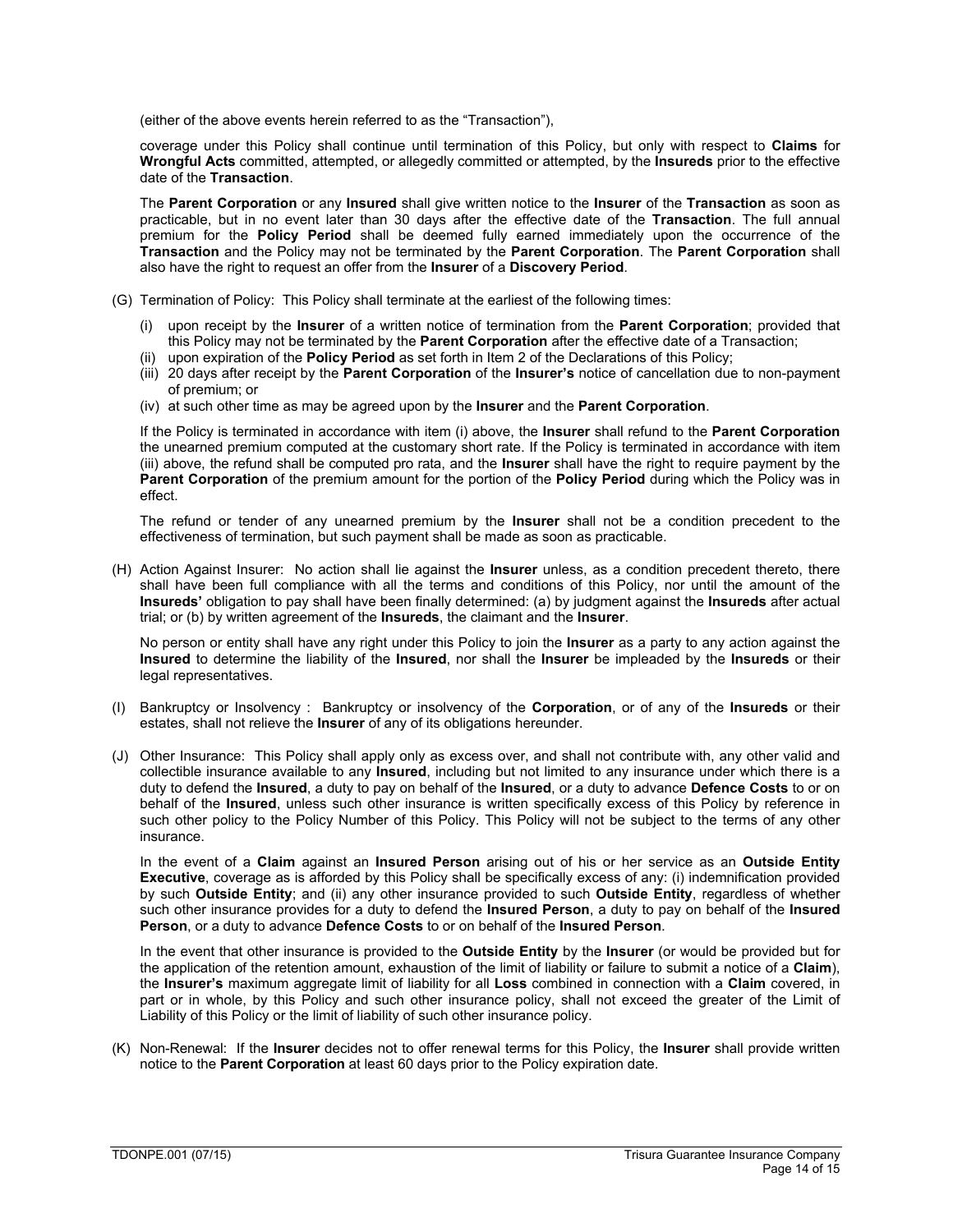- (L) Valuation and Currency: Except as otherwise provided in this Policy, all premiums, limits, Deductibles, **Loss** and any other amounts referred to in this Policy are expressed and payable in the currency of Canada. If judgment is rendered, settlement is agreed upon or another element of **Loss** under this Policy is incurred in a currency other than Canadian dollars, payment under this Policy shall be made in Canadian dollars at the noon rate of exchange set by the Bank of Canada on the date upon which the final judgment is entered, the amount of the settlement is agreed upon or the other element of **Loss** is due, respectively.
- (M) Assignment: This Policy and any and all rights hereunder are not assignable without the prior written consent of the **Insurer**, which consent shall be in the sole and absolute discretion of the **Insurer**.
- (N) Changes: Notice to any agent, broker or representative or knowledge possessed by any agent, broker, representative or any other persons shall not effect a waiver or change in any part of this Policy or estop the **Insurer** from asserting any right under the terms of this Policy; nor shall the terms of this Policy be waived or changed, except by endorsement issued by the **Insurer** to form a part of this Policy.
- (O) Non-Rescindability: The coverage provided under this Policy shall be non-rescindable by the **Insurer**.
- (P) Notices: All notices, other than Notice of Claim, shall be given in writing addressed to:

Corporate Risk Department Trisura Guarantee Insurance Company 333 Bay Street, Suite 1610, Box 22 Toronto, Ontario M5H 2R2

Fax: (416) 214-9597

# **XI QUEBEC**

With respect to the Province of Quebec only, it is the express wish of all parties that this Policy and any related documents be drawn up in English. Il est de la volonté expresse des parties aux présentes que cette police et tous les documents qui s'y rattachent soient rédigés en anglais.

### **XII AUTHORIZATION CLAUSE**

It is agreed that the **Parent Corporation** shall act on behalf of its **Subsidiaries** and all **Insureds** with respect to the giving and receiving of any notice provided for in this Policy (subject to any **Insured's** rights under Section III, Discovery Period and Section IX), the payment of premiums (subject to any **Insured's** rights under Section III, Discovery Period), the receiving of any return premiums that may become due under this Policy, and the negotiation, agreement to and acceptance of any endorsement to this Policy.

## **IN WITNESS WHEREOF, THE INSURER HAS CAUSED THIS POLICY TO BE EXECUTED ON THE DECLARATIONS PAGE**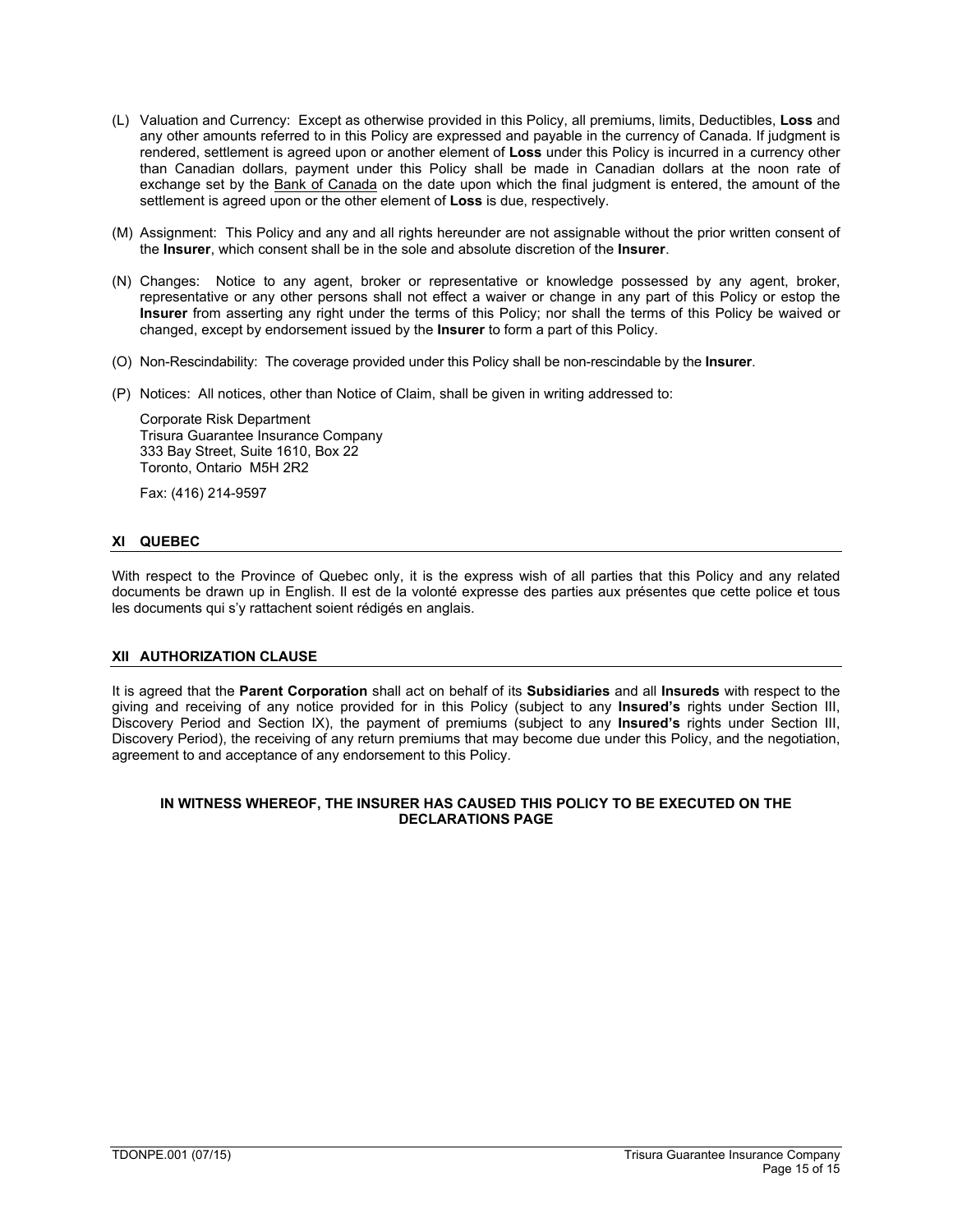

# **BROAD BI/PD EXCLUSION**

Effective Date Of Endorsement: June 12, 2020<br>Policy No.: CDO1001924<br>CDO1001924 CDO1001924

Issued To: Karate Alberta Association

In consideration of the premium charged, it is hereby understood and agreed that the following replaces paragraph (6) of Section IV of this Policy:

(6) based upon, arising out of, or attributable to bodily injury, sickness, mental anguish, emotional distress, humiliation, damage to reputation, disease or death of any person, or damage to or destruction of any tangible property including loss of use thereof.

Authorized Representative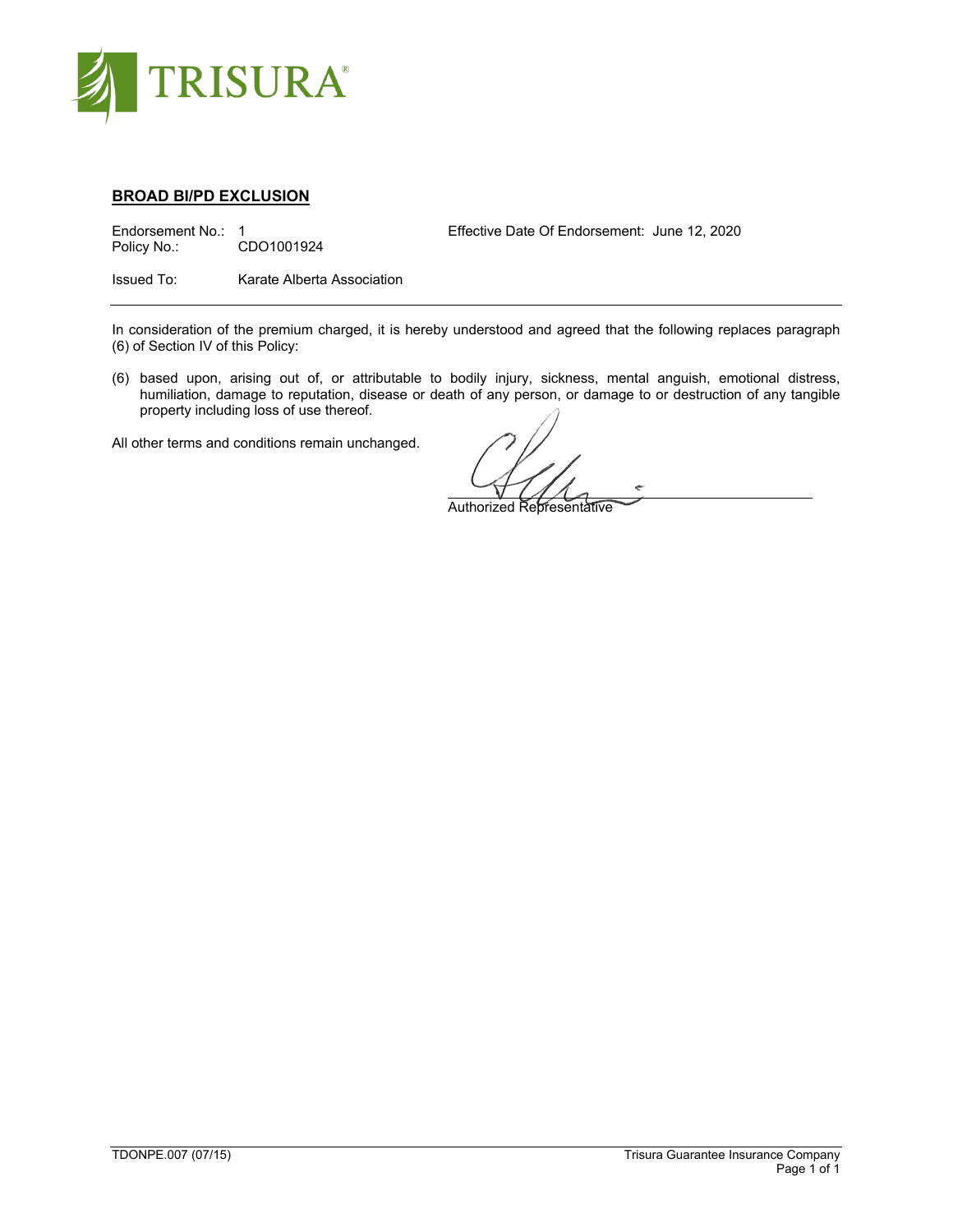

# **WAIVER OF DEDUCTIBLE IN THE EVENT OF NO-LIABILITY**

Effective Date Of Endorsement: June 12, 2020<br>
Policy No.: CDO1001924<br>
Policy No.: CDO1001924

Issued To: Karate Alberta Association

In consideration of the premium charged, it is hereby understood and agreed that the following replaces Section VI of this Policy:

# **VI DEDUCTIBLE**

The **Insurer** shall only be liable for the amount of **Loss** arising from a **Claim** which is in excess of the applicable Deductible stated in Item 5 of the Declarations. Such Deductible shall be eroded (or exhausted) only by the **Insured's** payment of **Loss** otherwise covered under this Policy, and shall be borne by the **Insureds** uninsured and at their own risk. The **Insurer** shall have no obligation whatsoever, either to the **Insureds** or any other person or entity, to pay all or any portion of the applicable Deductible on behalf of any **Insured**. The **Insurer** shall, however, at its sole discretion, have the right and option to do so, in which event the I**nsureds** shall repay the **Insurer** any amounts so paid. A single Deductible amount shall apply to **Loss** arising from all **Claims** alleging the same **Wrongful Act** or **Interrelated Wrongful Acts**.

With respect to **Claims** insured by this Policy which give rise to legal proceedings against the **Insured** in the Province of Quebec, the **Deductible** shall only be applicable to **Loss**, excluding **Defence Costs**, and shall not be applied by the **Insurer** to **Defence Costs**.

Notwithstanding the foregoing, no Deductible shall apply to a **Claim** in event of a determination of **No Liability**.

The term **No Liability** as used in this endorsement means:

- (i) a final judgment of no liability obtained prior to trial, in favour of each and every **Insured** named in the **Claim**, by reason of a motion to dismiss or a motion for summary judgment, after the exhaustion of all appeals;
- (ii) a final judgment of no liability obtained after trial, in favour of each and every **Insured** named in the **Claim**, after exhaustion of all appeals; or
- (iii) such **Claim** is dismissed without the payment of any monetary consideration by the **Insured**.

In no event shall the term **No Liability** apply to a **Claim** made against an **Insured** for which a settlement has occurred or if an **Insured** pleads guilty or no contest or nolo contendere or enters any similar pleas in a criminal proceeding.

è

Authorized Representative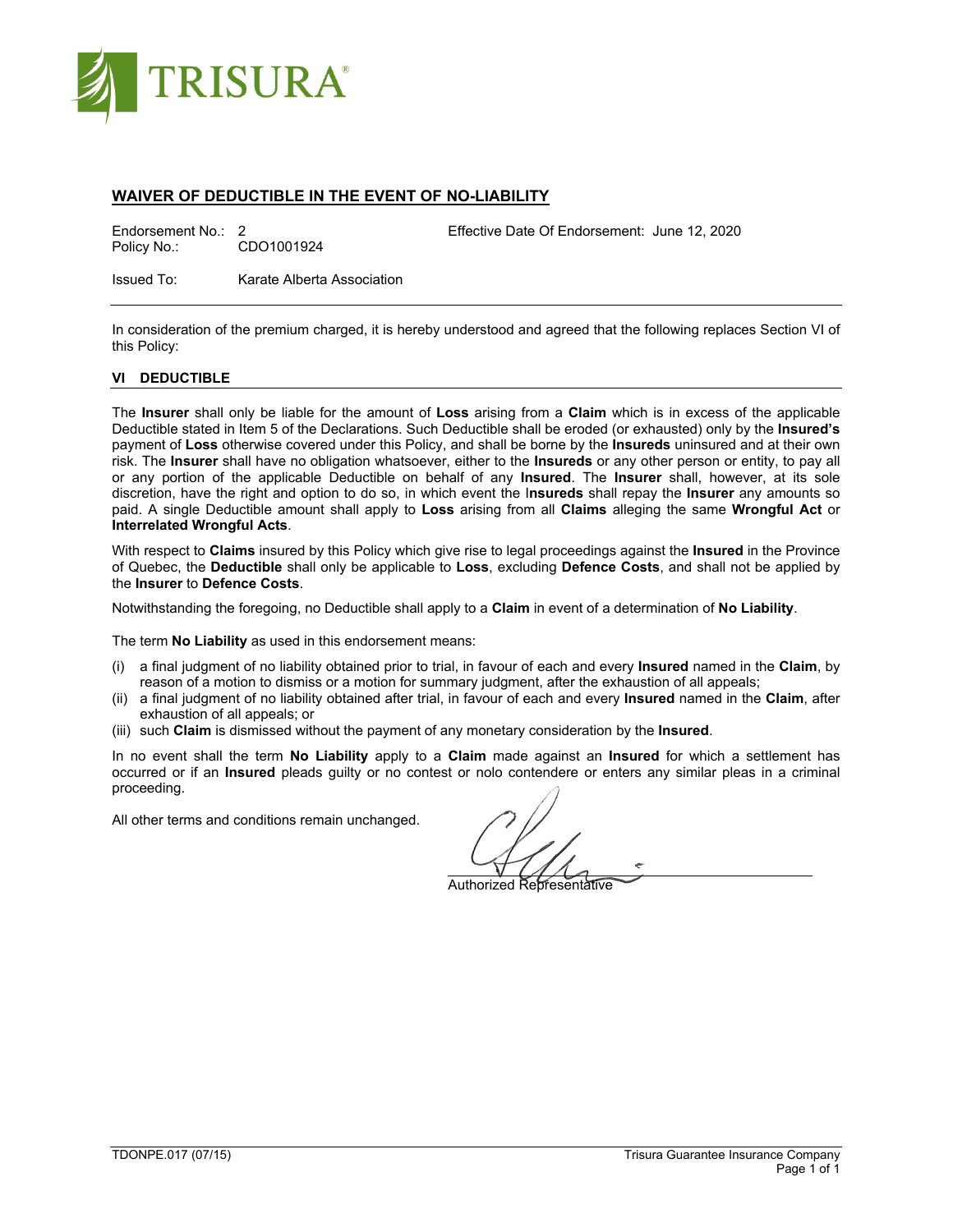

# **DEFENCE COSTS OUTSIDE THE LIMIT OF LIABILITY EXTENSION - UNLIMITED**

Endorsement No.: 3 Effective Date Of Endorsement: June 12, 2020<br>Policy No.: CDO1001924 CDO1001924

Issued To: Karate Alberta Association

In consideration of the premium charged, it is hereby understood and agreed that the **Insurer** shall pay **Defence Costs** in addition to the Limit of Liability for any **Claim** under this Policy.

Authorized Representative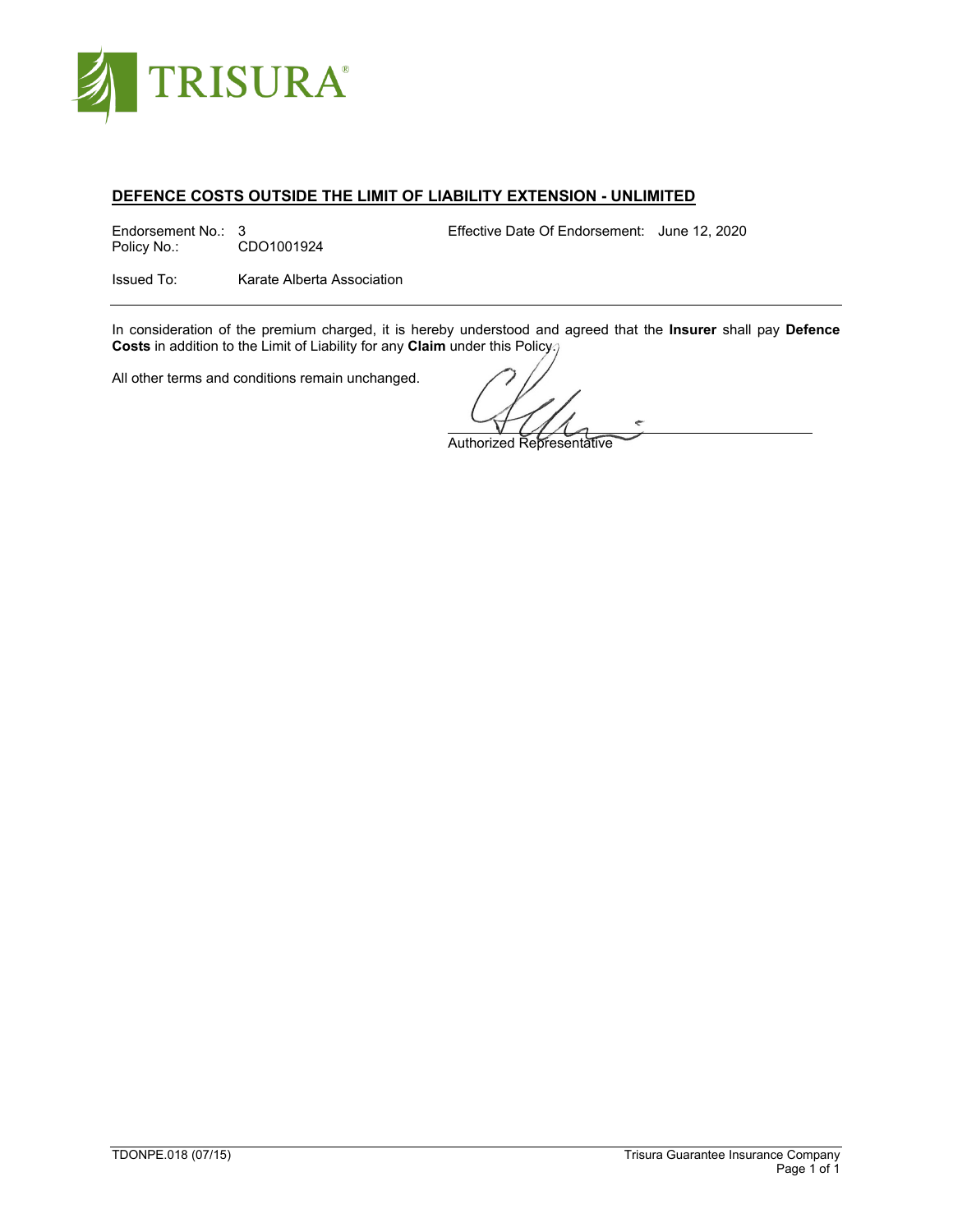

# **DELETION OF HAMMER CLAUSE**

Effective Date Of Endorsement: June 12, 2020<br>
Policy No.: CDO1001924 CDO1001924

Issued To: Karate Alberta Association

In consideration of the premium charged, it is hereby understood and agreed that the following replaces subsection (B) of Section VII of this Policy:

(B) The **Insureds** agree not to settle any **Claim**, incur any **Defence Costs** or otherwise assume any contractual obligation or admit any liability with respect to any **Claim**, without the **Insurer's** written consent, which shall not be unreasonably withheld. The **Insurer** shall not be liable for any settlement, **Defence Costs**, assumed obligation or admission to which it has not consented.

Notwithstanding the above, the **Insureds** may settle any **Claim** without prior written consent from the **Insurer**, provided that: (i) the total amount of **Loss**, including **Defence Costs**, is less than the remaining Deductible; and (ii) such settlement fully resolves the **Claim** with respect to all **Insureds** and the **Insurer**.

The **Insurer** may make any settlement of any **Claim** it deems expedient subject to the written consent of the involved **Insureds**.

è Authorized Representative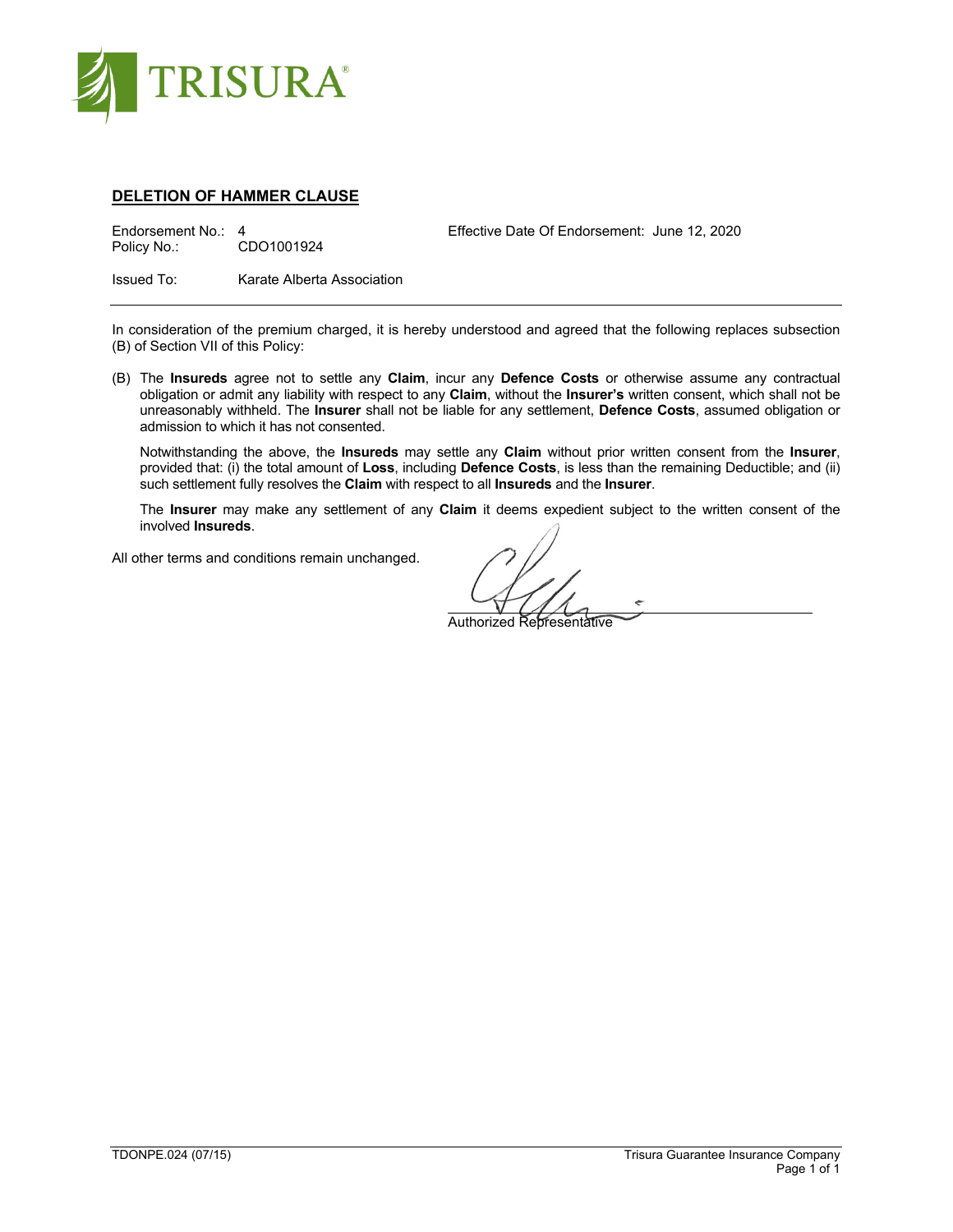

# **FIDUCIARY LIABILITY (Canada)**

| Endorsement No.: 5<br>Policy No.: | CDO1001924                 | Effective Date Of Endorsement: June 12, 2020 |  |
|-----------------------------------|----------------------------|----------------------------------------------|--|
| Issued To:                        | Karate Alberta Association |                                              |  |

In consideration of the premium charged, it is hereby understood and agreed that, for the purpose of the coverage provided by this endorsement only, the **Insurer** shall pay on behalf of the **Insureds** all **Loss** they are legally obligated to pay on account of any **Claim** for any **Fiduciary Wrongful Act**, first made against them during the **Policy Period** or the **Discovery Period**, if exercised, and reported to the **Insurer** pursuant to the terms of this **Policy**.

It is further understood and agreed that, for the purpose of the coverage provided by this endorsement only, this Policy is amended as follows:

A. The following definitions are inserted in Section II of this Policy:

### **Administration** means:

- (i) counselling **Employees**, beneficiaries or **Benefit Program** participants with respect to any **Benefit Program**;
- (ii) providing interpretations with respect to any **Benefit Program**;
- (iii) handling records in connection with any **Benefit Program**; or
- (iv) enrolling, terminating or cancelling **Employees**, beneficiaries or **Benefit Program** participants under any **Benefit Program**.

#### **Benefit Program** means:

- (i) any **Sponsored Plan**; and
- (ii) any **Insured Plan**,

established before or after the inception of this Policy.

#### **Fiduciary Wrongful Act** means:

- (i) any actual or alleged breach of the responsibilities, obligations or duties imposed upon any **Insured** in its capacity as a fiduciary of a **Benefit Program** by the Pension Benefits Standards Act, R.S.C. 1985, c. 32 (2nd Supp.) or the Employee Retirement Income Security Act of 1974 of the United States of America, or by similar federal, provincial, territorial, state, local, or foreign statutory, civil or common law;
- (ii) any actual or alleged negligent act, error or omission of the **Insured** in the **Administration** of a **Benefit Program**; or
- (iii) any other matter claimed against an **Insured** solely because of the **Insured's** status as a fiduciary of a **Benefit Program**.

**Insured Plan** means any government-mandated insurance program for workers compensation, employment, unemployment, social security, or disability benefits for any **Employee**.

#### **Sponsored Plan** means:

- (i) any employee benefit plan, as defined in the Pension Benefits Standards Act, R.S.C. 1985, c. 32 ( $2<sup>nd</sup> Supp.$ ) for any plan constituted within the territorial limits and jurisdiction of Canada, or as defined by the Employee Retirement Income Security Act of 1974 of the United States of America for any plan constituted within the territorial limits and jurisdiction of the United States of America, which is operated solely by the **Corporation**, or jointly by the **Corporation** and a labour organization, for the benefit of any **Employee** or **Executive** of the **Corporation**;
- (ii) any other plan, fund or program specifically included as a **Sponsored Plan** by endorsement to this Policy; or
- (iii) any other employee benefit plan sponsored solely by the **Corporation** for the benefit of any **Employee** or **Executive** of the **Corporation**,

provided that **Sponsored Plan** shall not include any multi-employer plan or **Employee** stock ownership plan unless such plan is specifically listed as a **Sponsored Plan** in an endorsement to this Policy.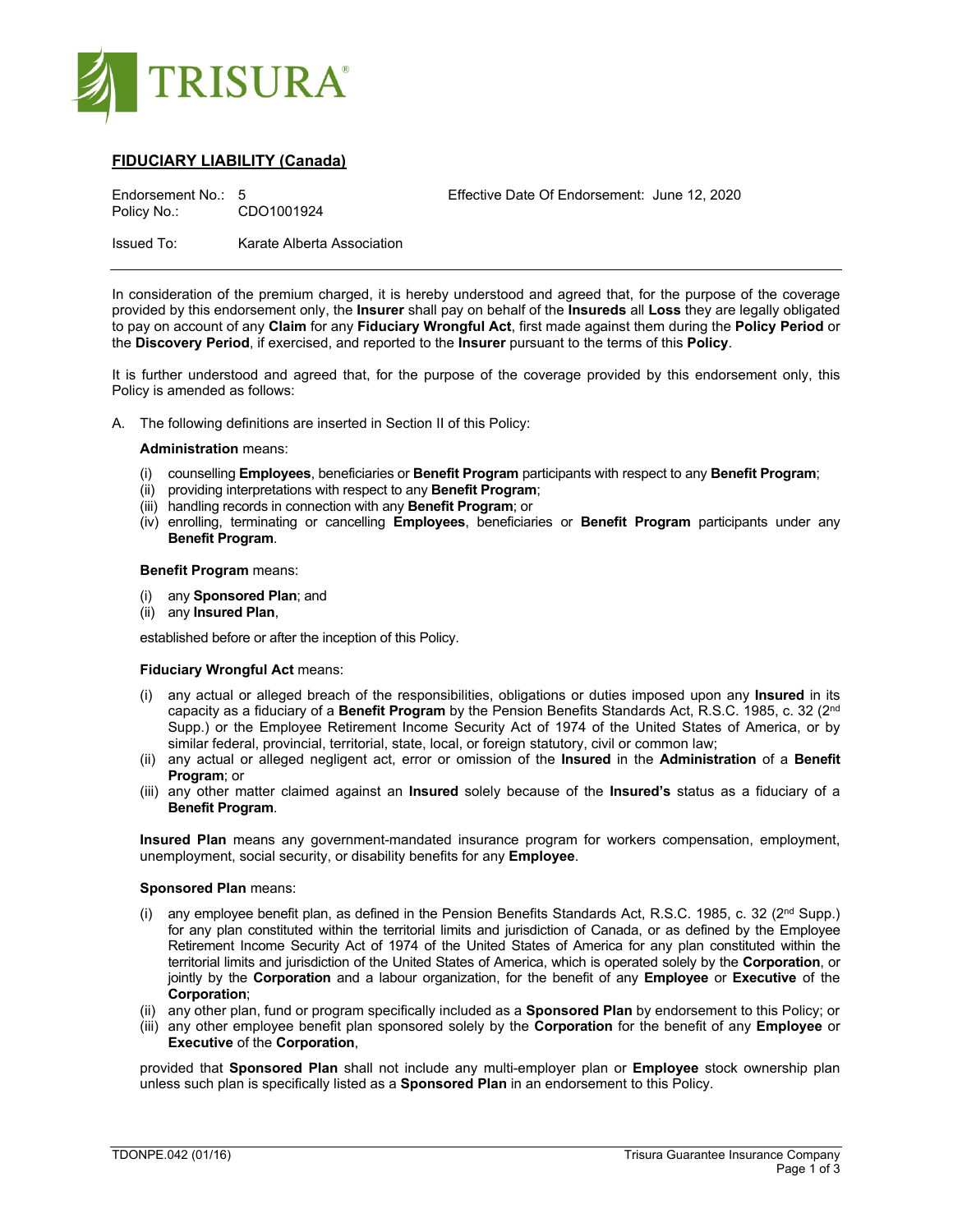B. The following replaces the definition of **Insured** in Section II of this Policy:

**Insured** means any:

- (i) any natural person who was, now is or shall be a trustee, director, "de facto" director, officer, committee member, in-house General Counsel, or **Employee** of the **Corporation** or of any **Benefit Program**, while acting in his or her capacity as a fiduciary of a **Benefit Program** or as a person performing **Administration** for a **Benefit Program**;
- (ii) the **Corporation**;
- (iii) any **Benefit Program**; and
- (iv) any other natural person or entity who was, now is or shall be acting as a plan administrator of any **Benefit Program** at the written request and with the consent of the **Corporation**.
- C. The following replaces the definition of **Claim** in Section II of this Policy:
	- (i) a written demand for monetary damages or non-monetary or injunctive relief, including any request to toll or waive the statute of limitations; or
	- (ii) a civil, criminal, administrative, regulatory, mediation or arbitration proceeding seeking monetary damages or non-monetary or injunctive relief, commenced by:
		- (a) the issuance of a notice of action, statement of claim, writ of summons, complaint or similar pleading;
		- (b) the laying of an information or the return of an indictment or similar legal document;
		- (c) the filing of a statement of allegation, notice of charges or similar document; or
		- (d) receipt of a notice to appoint an arbitrator or mediator, an arbitration or mediation petition or similar document;

against an **Insured** for a **Fiduciary Wrongful Act**. A **Claim** shall be deemed to have been first made at the earliest date upon which written notice thereof, or a copy of the **Claim**, was personally received by any **Insured Person** or received by the **Corporation** by any means including personal delivery, facsimile transmission or electronic mail.

- D. The following replaces paragraph (7) of Section IV of this Policy:
	- (7) which is brought by or on behalf of any **Insured**, in any capacity. However, this exclusion shall not apply to any **Claim** brought or maintained on behalf of any **Employee** of the **Corporation** for any **Fiduciary Wrongful Act**.
- E. The following replaces paragraph (8) of Section IV of this Policy:
	- (8) based upon, arising out of, or attributable to any actual or alleged violation of the responsibilities, obligations or duties imposed by the Employee Retirement Income Security Act of 1974 of the United States of America and amendments thereto (or any regulations promulgated thereunder) or by similar provisions of any federal, state or local statutory, civil or common law of the United States of America.
- F. The **Insurer** shall not be liable to make any payment for **Loss** in connection with any **Claim** made against an **Insured**:
	- (i) based upon, arising out of, or attributable to any litigation or proceeding of which any **Insured** had notice and which was commenced prior to, or which were pending as of, June 12, 2017, or which arise from matters substantially the same as alleged or established in such litigation or proceeding;
	- (ii) based upon, arising out of, or attributable to liability of others assumed by the **Insured** under any contract or agreement. However, this exclusion shall not apply to the extent:
		- (a) the **Insured** would have been liable in the absence of such contract or agreement; or
		- (b) the liability was assumed in accordance with or under the agreement or declaration of trust pursuant to which the **Benefit Program** was established;
	- (iii) based upon, arising out of, or attributable to any actual or alleged obligation of an **Insured** pursuant to any statute, regulation or common law for, providing or governing workers compensation, employment insurance, unemployment insurance, social insurance, old age security, social security, Canada Pension Plan benefits or disability benefits or any other similar law or statute.
- G. The **Insurer** shall not be liable for that part of **Loss** that constitutes:
	- (i) (a) benefits due or to become due under any **Benefit Program**, whether or not such **Benefit Program** complied with all applicable law; or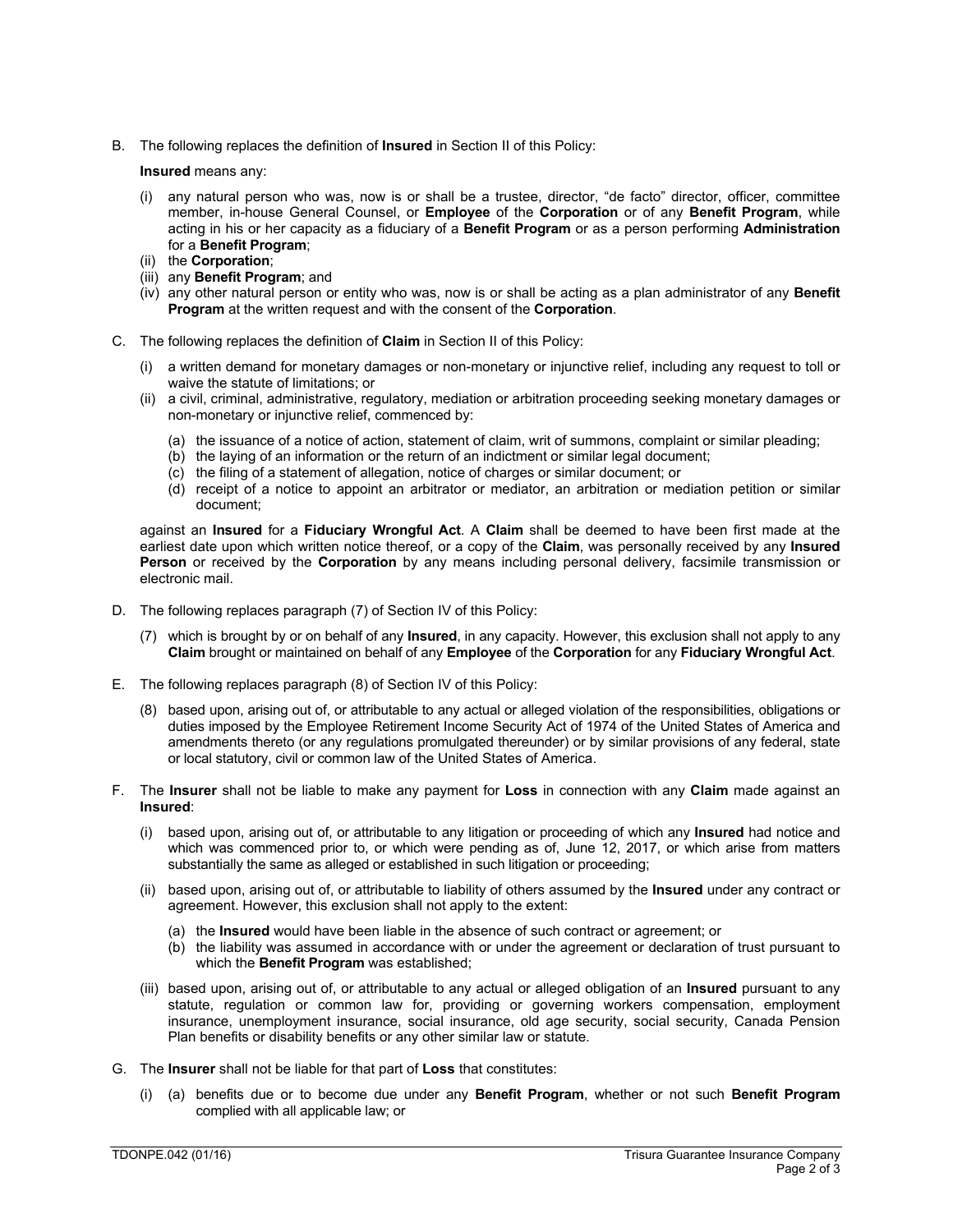(b) that portion of any settlement or judgment which constitutes benefits; provided this shall not apply to the extent that recovery for such benefits is based upon a covered **Fiduciary Wrongful Act** by an **Insured** who is a natural person and such benefits are payable as a personal obligation of such **Insured**,

provided that this exclusion shall not apply to **Defence Costs**; or

- (ii) contributions owed by the **Corporation** to any **Benefit Program** for which any of the **Insureds** failed to collect. However, this exclusion shall not apply to **Defence Costs** if such failure is because of the negligent act, error or omission of an **Insured** solely in the **Administration** of a **Benefit Program**.
- H. The following replaces subsection (C) of Section X of this Policy:
	- (C) Representations and Severability Clause: In granting coverage under this Policy, it is agreed that the **Insurer** has relied upon the statements and representations contained in the **Application** for this Policy, a copy of which is deemed attached hereto, as being true, accurate and complete. All such statements and representations are the basis of this Policy and are to be considered as incorporated into this Policy. With respect to such statements and representations, no knowledge or information possessed by any **Insured Person** shall be imputed to any other **Insured Person** for the purposes of determining if coverage is available in favour of such **Insured Person**, and only knowledge or information possessed by any past, present or future director, officer or trustee of the **Corporation** or **Benefit Program**, shall be imputed to such **Corporation** or **Benefit Program** for the purpose of determining if coverage is available in favour of the **Corporation** or **Benefit Program**.
- I. The Limit of Liability of the **Insurer** under this endorsement shall be \$3,000,000.00 each **Policy Period** which shall be part of, and not in addition to, the Limit of Liability stated in Item 3 of the Declarations and subject to a Deductible of \$1,000.00 each and every **Claim**.

Authorized Representative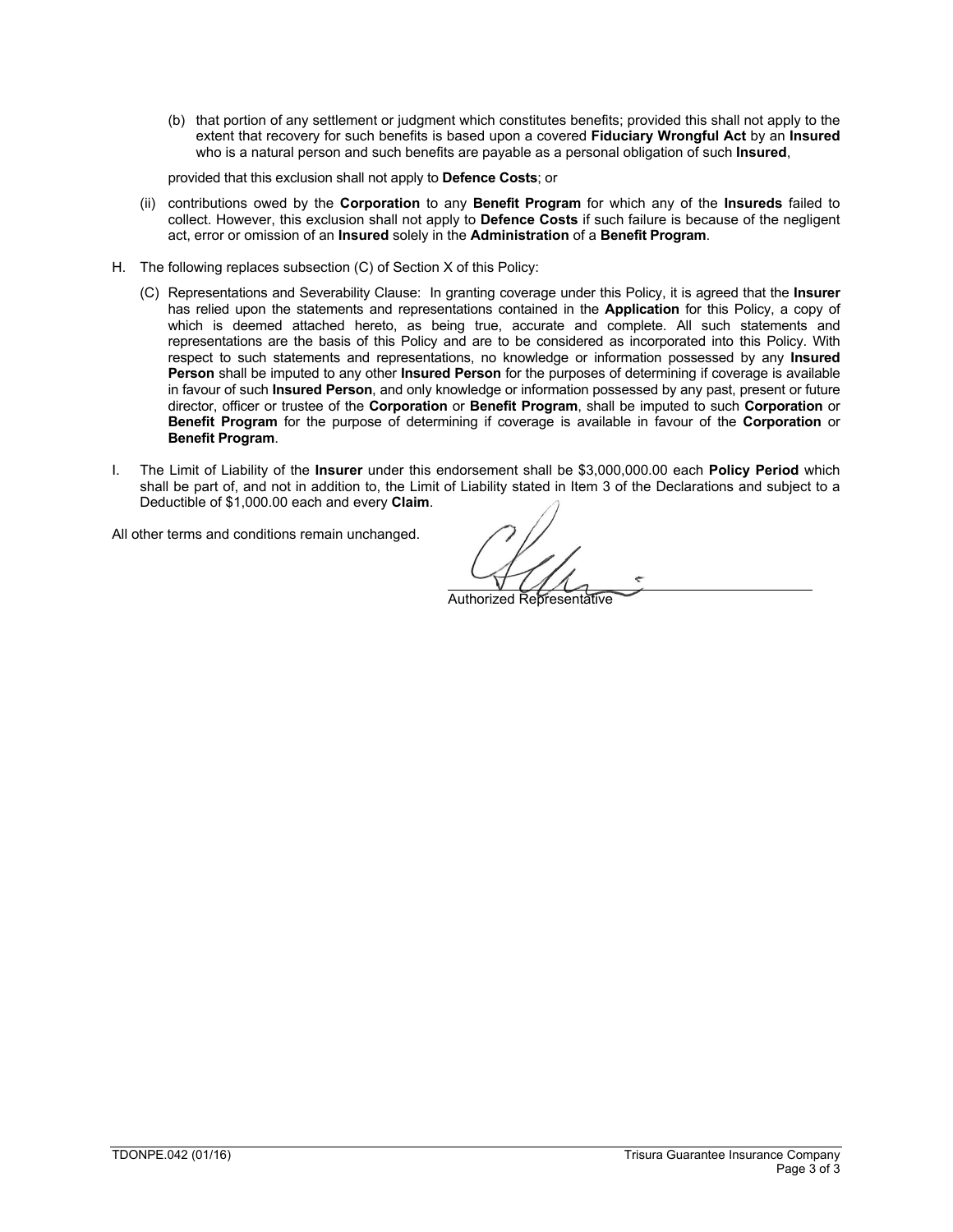

# **PRIVACY AND SECURITY BREACH EXPENSE COVERAGE**

Policy No.: CDO1001924

Endorsement No.: 6 Effective Date Of Endorsement: June 12, 2020

Issued To: Karate Alberta Association

**IN CONSIDERATION OF** the payment of the premium, and subject to the Declarations and all the terms, conditions and limitations of this Policy and this endorsement, the **Insurer** agrees as follows:

### **I SCHEDULE OF LIMITS AND DEDUCTIBLE**

| (A) Insuring Agreements Specific Limit of Liability:<br>(such amounts are part of, and not in addition to, the Endorsement Limit of Liability) |        |                                                                                                            |  |  |
|------------------------------------------------------------------------------------------------------------------------------------------------|--------|------------------------------------------------------------------------------------------------------------|--|--|
| Coverage A:<br><b>Privacy Breach Consulting Services</b>                                                                                       |        | Unlimited Aggregate Limit of Liability each Policy Period                                                  |  |  |
| Coverage B:<br><b>Regulatory Research and Compliance</b><br>Expense                                                                            | \$0.00 | Aggregate Limit of Liability each <b>Policy Period</b>                                                     |  |  |
| Coverage C:<br>Forensic Investigation Expense                                                                                                  |        | \$0.00 Aggregate Limit of Liability each <b>Policy Period</b>                                              |  |  |
| Coverage D:<br>Notification Expense Reimbursement                                                                                              | \$0.00 | Aggregate Limit of Liability each Policy Period                                                            |  |  |
| Coverage E:<br><b>Notification Recipient Services</b>                                                                                          | \$0.00 | Aggregate Limit of Liability each Policy Period                                                            |  |  |
| <b>Endorsement Limit of Liability:</b>                                                                                                         | \$0.00 | Aggregate Limit of Liability each <b>Policy Period</b><br>(for Insuring Agreements B, C, D and E combined) |  |  |
| (B) Deductible                                                                                                                                 |        |                                                                                                            |  |  |
| (A) Coverage A:                                                                                                                                |        | \$0.00<br>each Privacy Breach                                                                              |  |  |
| (B) Coverages B, C, D and E:                                                                                                                   |        | \$0.00 each Privacy Breach                                                                                 |  |  |

## **II INSURING AGREEMENTS**

The **Insurer** will provide the following services and expense coverages as described below, if the **Insured** has a **Privacy Breach** that is:

- (i) discovered by the **Insured** during the **Policy Period**; and
- (ii) reported to the **Insurer** as soon as possible and no later than 30 days from the **Insured's** discovery of the **Privacy Breach**.

#### **COVERAGE A: PRIVACY BREACH CONSULTING SERVICES**

The **Insurer** shall pay on behalf of the **Insured** all **Expenses**, up to the Privacy Breach Consulting Services Limit of Liability stated in Section I, incurred in the provision of the following consulting services by a **Service Provider** for a covered **Privacy Breach**:

- (i) evaluation of **Privacy Breach** situation, assessment of privacy, regulatory and legal impacts and recommendation of best practice approach for notification and remediation;
- (ii) provision of generic notification letter template to provide assistance in drafting an incident specific notification letter;
- (iii) provision of generic FAQ template to be completed by the **Insured** following a **Privacy Breach**; and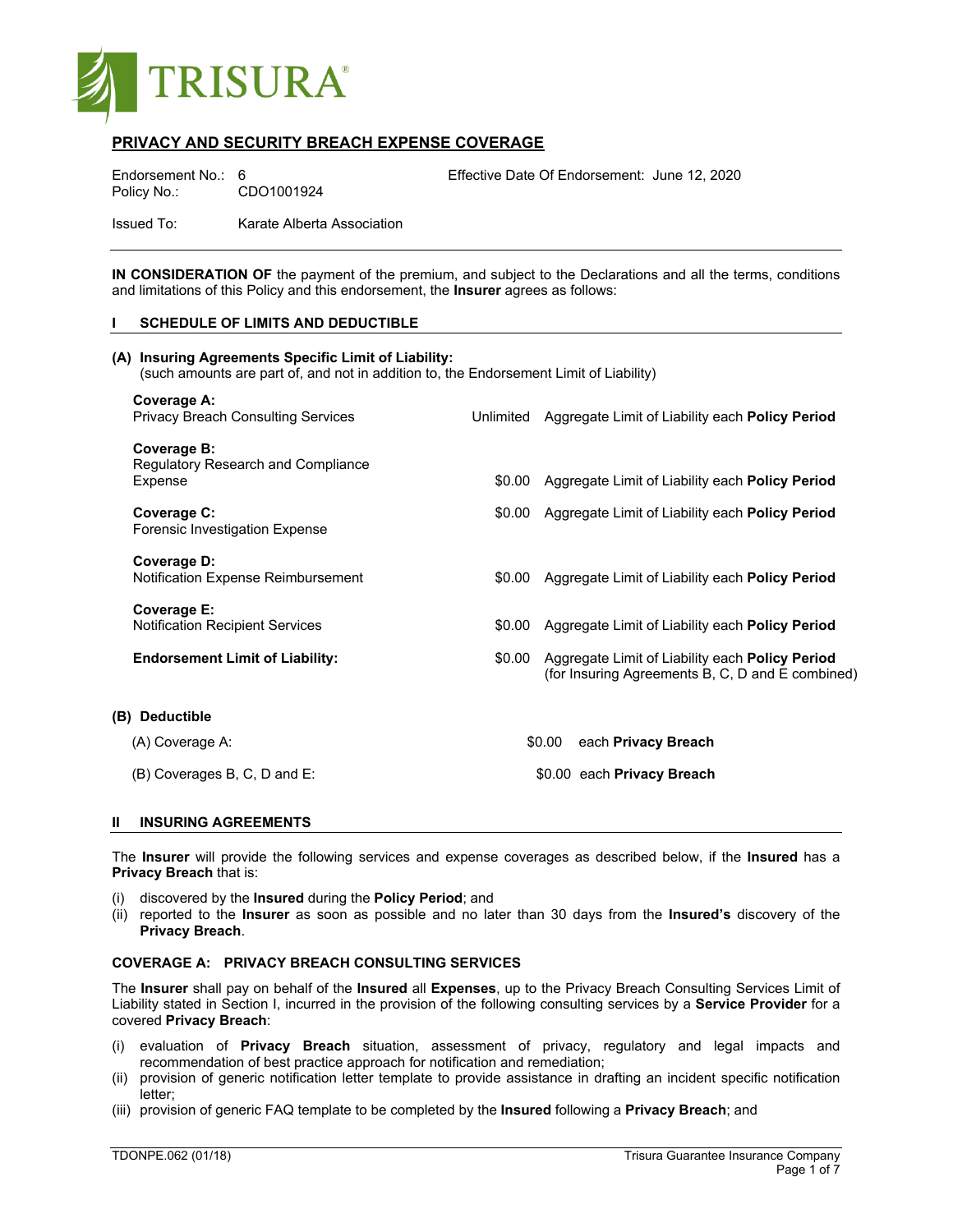(iv) assistance with media relations when required by applicable **Data Protection Authorities** or due to the size and scope of the **Privacy Breach**.

# **COVERAGE B: REGULATORY RESEARCH AND COMPLIANCE EXPENSE**

The **Insurer** shall pay on behalf of the **Insured** all **Legal Expenses**, up to the Regulatory Research and Compliance Expense Limit of Liability stated in Section I, incurred from a covered **Privacy Breach**, to consult a lawyer to provide the **Insured** with:

- (i) analysis of applicable notification requirements pursuant to provincial and/or federal notification requirements or recommendations of any provincial or federal **Data Protection Authorities**;
- (ii) review and sign off of compliance with applicable provincial and/or federal notification requirements or recommendations of any provincial or federal **Data Protection Authorities**; or
- (iii) an overall process of handling the **Privacy Breach** that complies with applicable provincial and/or federal notification requirements or recommendations of any provincial or federal **Data Protection Authorities**.

# **COVERAGE C: FORENSIC INVESTIGATION EXPENSE**

The **Insurer** shall pay on behalf of the **Insured** all **Forensic Investigation Expenses**, up to the Forensic Investigation Expense Limit of Liability stated in Section I, associated with the necessary technology and / or security forensic investigations of a covered **Privacy Breach**. Coverage shall be available for, and limited to, the investigation into the technology related aspects of the **Privacy Breach** to determine the nature, cause, scope and specific **Data Subjects** impacted by the **Privacy Breach**, including, when necessary, the analysis of:

- (i) networks;
- (ii) servers;
- (iii) terminals;
- (iv) hard drives; and
- (v) other technology.

# **COVERAGE D: NOTIFICATION EXPENSE REIMBURSEMENT**

The **Insurer** shall reimburse the **Insured**, up to the Notification Expense Reimbursement Limit of Liability stated in Section I, for all **Expenses** incurred by the **Insured** following a covered **Privacy Breach** for the preparation, printing, mailing, postage and delivery of notification letters sent by a **Service Provider** to **Notification Recipients** via postal service if:

- (i) the situation dictates notification via hard copy letter;
- (ii) a **Data Protection Authority** requires hard copy letter notification; or
- (iii) hard copy letter notification is the most effective method of notification to affected **Data Subjects**, subject to the **Insurer's** prior written consent.

### **COVERAGE E: NOTIFICATION RECIPIENT SERVICES**

The **Insurer** shall pay on behalf of the **Insured** all **Expenses**, up to the Notification Recipient Services Limit of Liability stated in Section I, incurred in the provision of the following services by a **Service Provider** for a covered **Privacy Breach** to all **Notification Recipients**:

- (i) a toll free telephone number (Crisis Response Line) for **Notification Recipients** to call to address issues, questions or concerns regarding the **Privacy Breach**. This includes the assignment of a live, personal **Fraud Specialist** to provide all necessary services and information on a one on one basis;
- (ii) assistance with ordering free credit reports for evaluation and review of any suspected or actual fraudulent activity; and
- (iii) **Identity Fraud Remediation Services** provided to notification recipients in cases of **Identity Fraud** or **Account Takeover**.

# **III DEFINITIONS**

Whenever appearing in this endorsement, words and phrases appearing in **bold type** shall have the meanings set forth in this Privacy and Security Breach Expense Coverage endorsement. These Definitions apply to the singular and the plural of these terms as circumstances and context require.

**Account Takeover** means the unauthorized use of a natural person's account as a result of a **Privacy Breach**.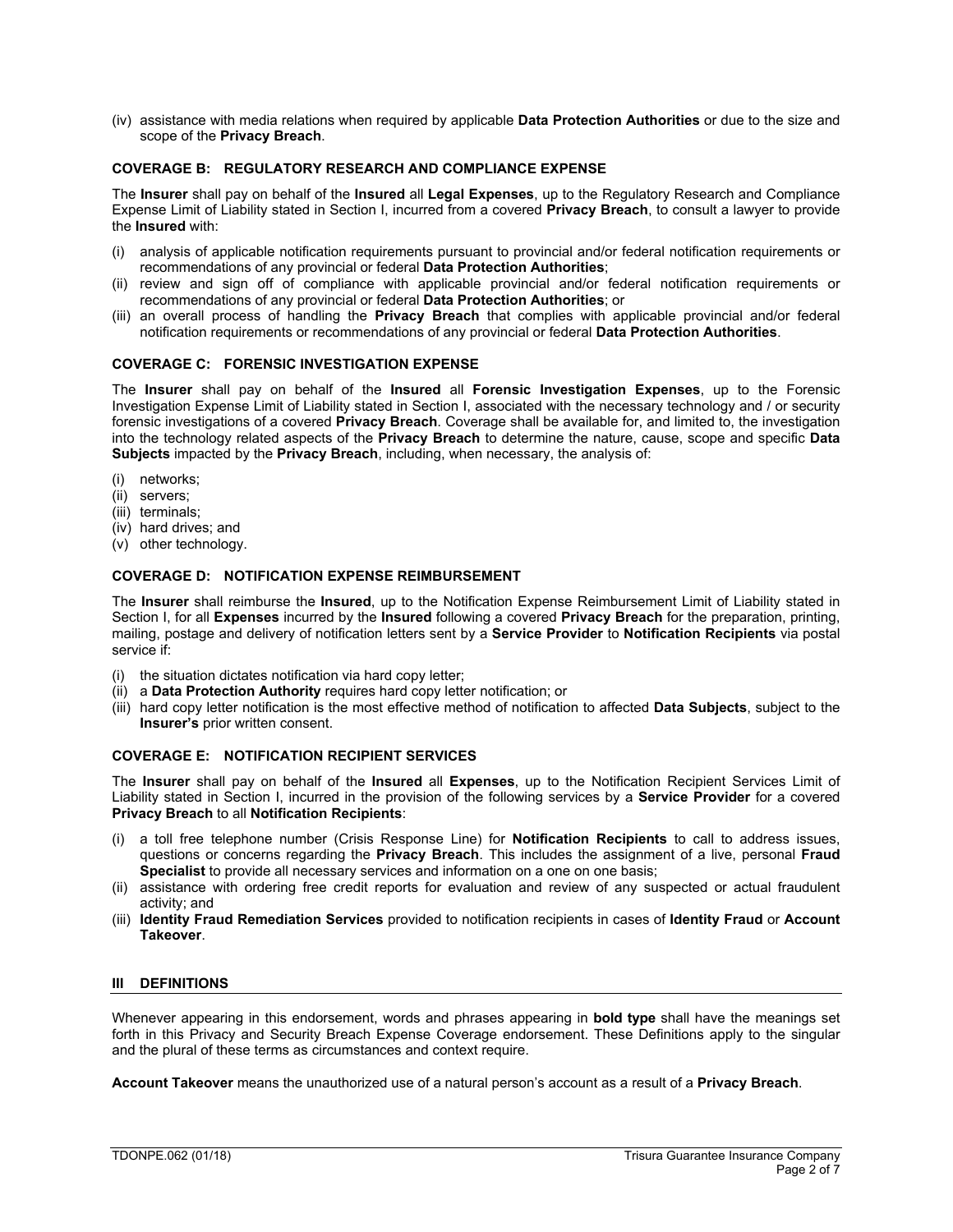### **Corporation** means the **Parent Corporation** and any **Subsidiary**.

### **Data** means **Private Information** and/or the **Personal Health Information** of a **Data Subject**.

**Data Protection Authority** means any Canadian federal or provincial government agency responsible for oversight and application of applicable privacy, data protection and privacy breach laws and regulations or similar federal or state government agency of the United States of America.

**Data Subject** means any natural person who is the subject of **Private Information** and/or **Personal Health Information** collected, stored or processed by the **Insured** in the course of everyday business.

**Expenses** means all reasonable and necessary costs, charges, fees (but not including legal fees) and expenses incurred, whether paid by the **Insurer** or by the **Insured** with the **Insurer's** prior written consent. **Expenses** does not include loss of earnings or salaries or other compensation paid by the **Insured**.

**Forensic Investigation Expenses** means all reasonable and necessary costs, charges, fees (but not including legal fees) and expenses incurred, whether paid by the **Insurer** or by the **Insured** with the **Insurer's** prior written consent. **Forensic Investigation Expenses** does not:

- include loss of earnings or salaries or other compensation paid by the Insured; or
- (ii) cover the repair or remediation of the underlying cause of the **Privacy Breach**.

**Fraud Specialist** means an expert retained by the **Insurer** on behalf of the **Insured** to assist **Notification Recipients** in resolving the fraudulent use, or suspected fraudulent use, of **Personal Information** and to restore it to pre-incident status. This assistance may include assistance in contacting credit reporting agencies, credit grantors, collection agencies, and governmental agencies or other activities needed to fully restore the identity of the individual.

**Identity Fraud** means the actual deceptive use of the **Personal Information** of a natural person (living or dead) in connection with the perpetration of a fraud including, but not limited to, impersonating another and the creation of fraudulent credit accounts.

**Identity Fraud Remediation Services** means services provided by a **Fraud Specialist** to resolve the fraudulent use, or suspected fraudulent use of **Personal Information** and/or **Personal Health information** and to restore said **Personal Information** and/or **Personal Health information** to pre-incident status.

#### **Insured** means the **Corporation**.

**Insurer** means Trisura Guarantee Insurance Company.

**Legal Expenses** means all reasonable and necessary costs, charges, fees, and expenses incurred, whether paid by the **Insurer** or by the **Insured** with the **Insurer's** prior written consent, to consult a lawyer. **Legal Expenses** does not:

- (i) include loss of earnings or salaries or other compensation paid by the **Insured**; or
- (ii) cover costs incurred in the defence of the **Insured** against any claim made by a third party.

**Malicious Code** means a worm, virus, Trojan, BOT or other piece of computer code, software, spyware or malware that is used to illicitly collect, destroy, alter, retrieve or affect computer software and/or **Data** on a computer system, network, storage device, PDA or other peripheral device; and on the date the **Privacy Breach** occurred, is named and recognized by the CERT Coordination Centre, or any industry acceptable third party antivirus, anti-malware or other solution that monitors malicious code activity.

#### **Management Control** means:

- (i) owning interests representing more than 50% of the voting, appointment or designation power for the selection of a majority of: the board of directors or equivalent governing body of a corporation; the management committee members of a joint venture or partnership; or the members of the management board of a limited liability company; or
- (ii) having the right, pursuant to written contract or the by-laws, charter, operating agreement or similar documents of the **Corporation**, to elect, appoint or designate a majority of: the board of directors or equivalent governing body of a corporation; the management committee of a joint venture or partnership; or the management board of a limited liability company.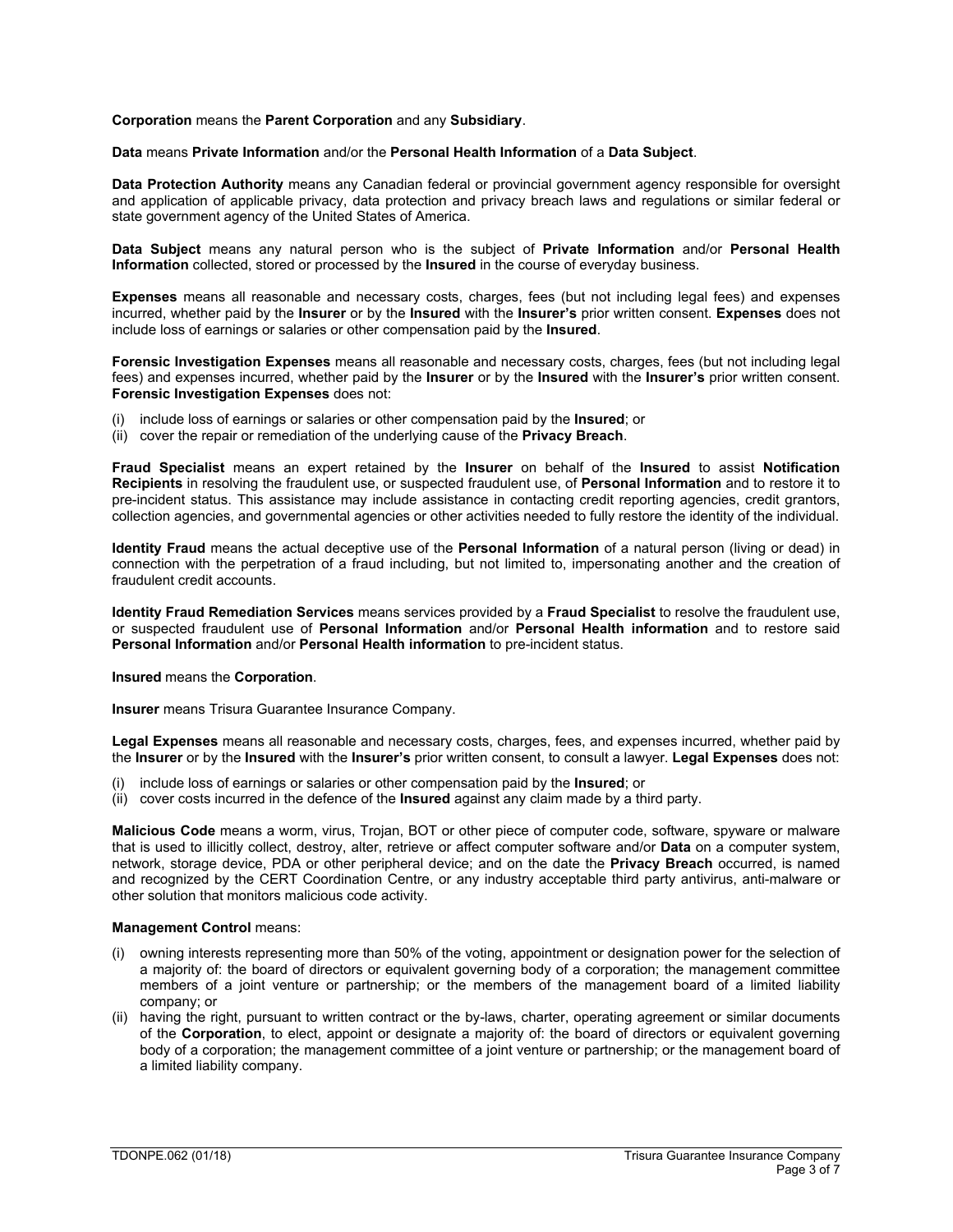**Notification Recipient** means a **Data Subject** who is, or is to be, notified by the **Insured** that **Private Information** and/or **Personal Health Information** is exposed or potentially exposed to an unauthorized third party or multiple third parties through a **Privacy Breach** that is experienced by the **Insured** or a third party for whom the **Insured** is responsible, including but not limited to vendors, auditors, and/or other third parties with whom the **Insured** shares **Data** in the course of doing business.

**Parent Corporation** means the entity named in Item 1 of the Declarations.

**Personal Health Information** or "**PHI**" means the following definition as provided by the Personal Information Protection and Electronic Documents Act, S.C. 2000, c.5, and with respect to any natural person, whether living or deceased, means:

- (i) information concerning the physical or mental health of the individual;
- (ii) information concerning any health service provided to the individual;
- (iii) information concerning the donation by the individual of any body part or any bodily substance of the individual or information derived from the testing or examination of a body part or bodily substance of the individual;
- (iv) information that is collected in the course of providing health services to the individual; or
- (v) information that is collected incidentally to the provision of health services to the individual.

However, **Personal Health Information** also includes any applicable expansions or refinements of the above definition based on applicable provincial laws and/or regulations.

**Policy Period** means the period of time from the effective date of this endorsement to the earlier of the expiration date shown in Item 2 of the Declarations or the effective date of cancellation of this Policy.

**Privacy Breach** means the loss, theft, or accidental release of **Data** involving one or more **Data Subjects**.

**Private Information**, **Personal Information** or **"PI**" means any piece of information, which can potentially be used to uniquely identify an individual and could be used to facilitate **Identity Fraud**. This information may include, but is not limited to the following subcategories:

- (i) identification and contact information;
- (ii) government issued identification numbers; or
- (iii) financial information.

#### **Service Provider** means a vendor selected by the **Insurer**.

**Subsidiary** means any entity in which the **Parent Corporation** has or had **Management Control**, either directly or indirectly through one or more other **Subsidiaries**:

- (i) on or before the inception date of this Policy;
- (ii) after the inception date of this Policy by reason of being created or acquired by the **Parent Corporation** after such date, and whose assets do not exceed 25% of the consolidated assets of the **Corporation** as of the inception date of this Policy; or
- (iii) after the inception date of this Policy by reason of being created or acquired by the **Parent Corporation** after such date, and whose assets exceed 25% of the consolidated assets of the **Corporation** as of the inception date of this Policy, but only: (i) for a period of 90 days from the date upon which it became a **Subsidiary**; or (ii) until the end of the **Policy Period**; whichever occurs first (referred to as the Auto-Subsidiary Period).

The **Insurer** shall extend coverage to any **Subsidiary** described in (iii) above beyond its respective Auto-Subsidiary Period if during such Auto-Subsidiary Period:

- (i) written notice of the acquisition or creation of such **Subsidiary** is given to the **Insurer** by the **Parent Corporation**;
- (ii) the **Parent Corporation** provides the **Insurer** with such information in connection therewith as the **Insurer** may deem necessary;
- (iii) the **Parent Corporation** accepts any special terms, conditions, exclusions or additional premium charge as may be required by the **Insurer**; and
- (iv) the **Insurer**, at its sole discretion, agrees to provide such coverage and confirms such agreement in writing.

An entity becomes a **Subsidiary** when the **Parent Corporation** acquires **Management Control** of such **Subsidiary**, either directly or indirectly through one or more other **Subsidiaries**. An entity ceases to be a **Subsidiary** when the **Parent Corporation** ceases to have **Management Control** of such **Subsidiary**, either directly or indirectly through one or more other **Subsidiaries**.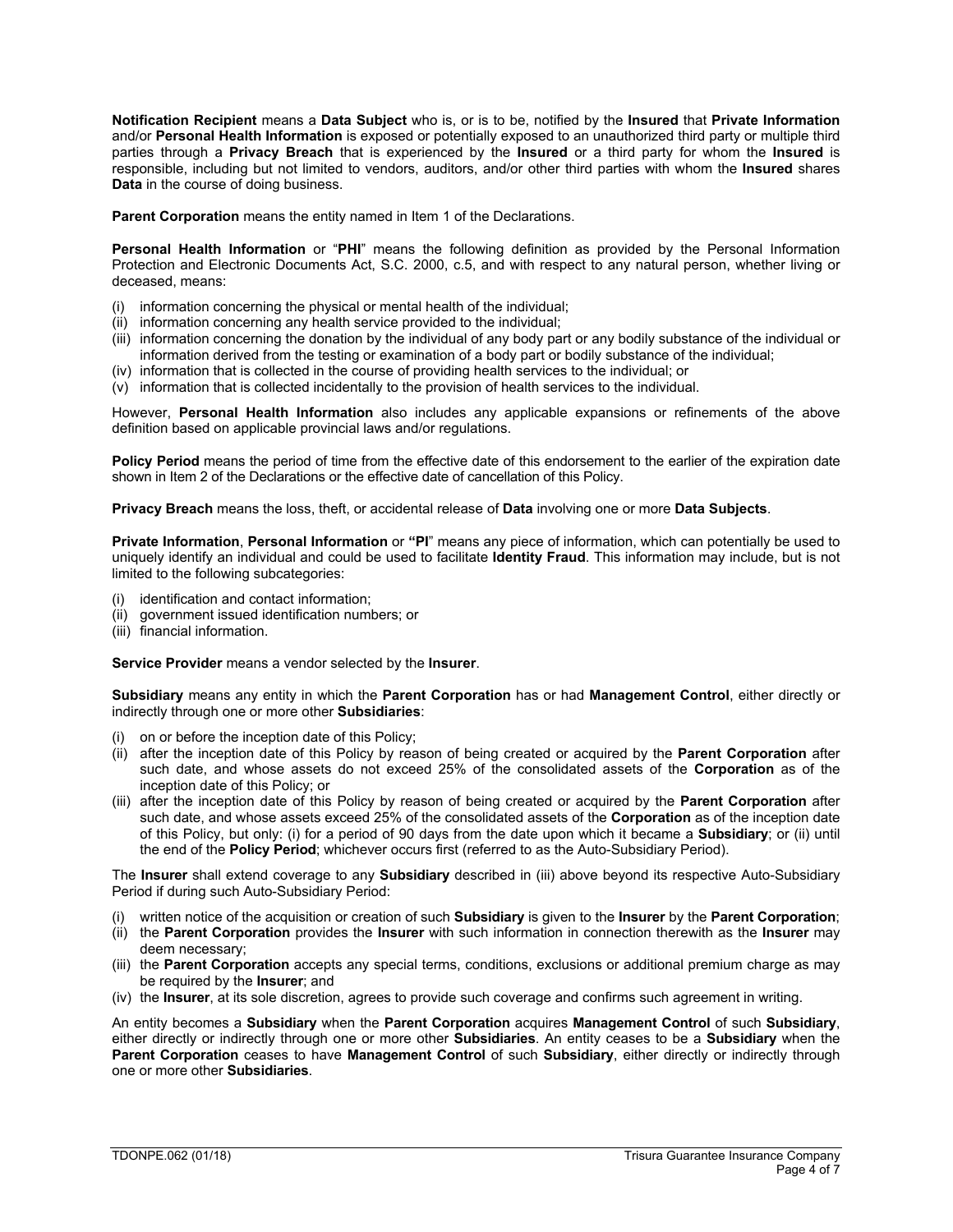In all events, coverage as is afforded under this endorsement shall only apply to a **Privacy Breach** occurring after the effective date upon which the **Parent Corporation** acquired **Management Control** of such **Subsidiary** and prior to the date upon which the **Parent Corporation** ceased to have **Management Control** of such **Subsidiary**.

# **IV EXCLUSIONS**

The **Insurer** will not provide coverage to the **Insured**:

- (1) for any costs or expenses based upon, arising out of, or attributable to the **Insured's**, or any of the **Insured's** partners, directors, trustees or employees whether acting alone or in collusion with others, intentional involvement in a **Privacy Breach**;
- (2) for a **Privacy Breach** based upon, arising out of, or attributable to any fraudulent, deceptive or criminal activity, error or omission, or any deliberate, reckless or knowing violation of the law by the **Insured**, any of the **Insured's** partners, directors, trustees or employees whether acting alone or in collusion with others, or whether occurring during or outside of the hours of employment;
- (3) for any costs or expenses based upon, arising out of, or attributable to the intentional or reckless disregard for the handling, treatment, transfer and security of **Personal Information** and/or **Personal Health Information** in the **Insured's** possession, control or custody;
- (4) for any costs or expenses to investigate or remedy any deficiency, except as specifically provided under Section II. This includes, but is not limited to, any deficiency in the **Insured's** employee management, vendor management, internal systems, procedures, computer network/system firewall, computer network/system antivirus or physical security that may have contributed to a **Privacy Breach**;
- (5) for any costs or expenses arising out of criminal investigations or proceedings;
- (6) for any costs or expenses based upon, arising out of, or attributable to any **Privacy Breach** that results in the loss of **Data** due to **Malicious Code**, if the failure to detect that code was due to any failure to install or properly implement any:
	- (i) applications;
	- (ii) software;
	- $(iii)$  firewall $(s)$ :
	- (iv) anti-virus;
	- (v) anti-spyware;
	- (vi) software or system patches or updates; or
	- (vii) any other reasonable precautions.
- (7) for any charges, penalties, fines or fees imposed by any financial institution, provincial or federal **Data Protection Authorities**, courts of law, or any other entity;
- (8) for any costs or expenses based upon, arising out of, or attributable to the **Insured's** knowledge of any **Privacy Breach** occurring prior to the inception date of this endorsement;
- (9) for any costs or expenses incurred as a result of any third party liability claim and/or for any related defence costs;
- (10) for any costs or expenses based upon, arising out of, or attributable to any threat, extortion or blackmail including, but not limited to, ransom payments and private security assistance;
- (11) for a **Privacy Breach** involving the **PI** or **PHI** of **Data Subjects** who are not Canadian residents with a valid social insurance number or residents of the United States of America with a valid social security number;
- (12) for any costs or expenses based upon, arising out of, or attributable to the **Insured's** failure to cooperate with and provide full disclosure of the circumstances surrounding the **Privacy Breach** to the **Insurer**, applicable federal, provincial, territorial, or state regulators, law enforcement personnel, or any **Service Provider**;
- (13) for any other costs or expenses not provided for under Section II; or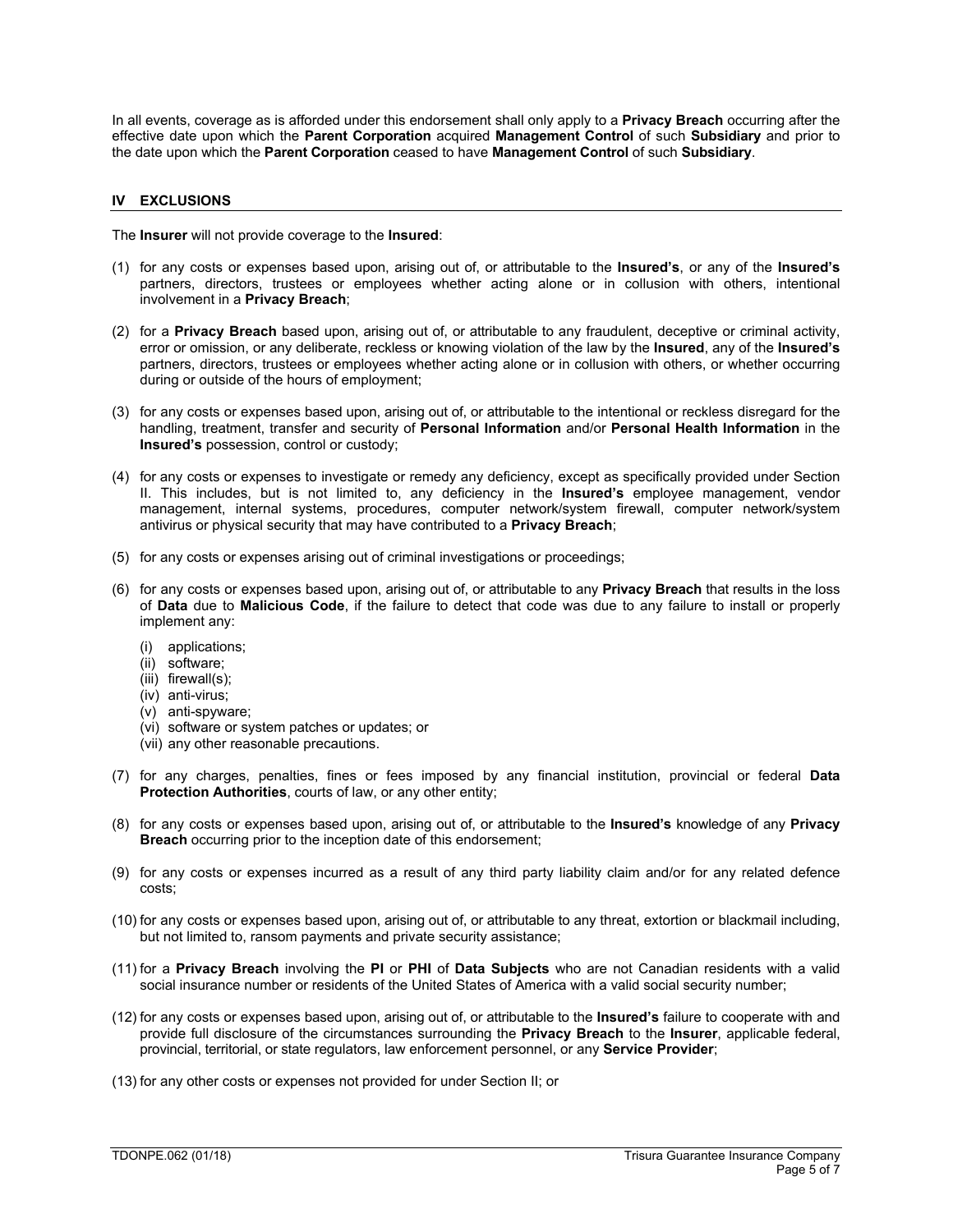- , #  $\begin{bmatrix} 1 & 7 & 96 \end{bmatrix}$  , #  $\begin{bmatrix} 1 & 96 \end{bmatrix}$  , #  $\begin{bmatrix} 1 & 96 \end{bmatrix}$  , %
- $\begin{array}{ccccc} & / & \mathcal{V}_0 & & \cdots & \cdots & 2 \\ \ast & . & \ast & \sharp\,! / & & 1 & / \\ \mathcal{V}_0 & . & \mathcal{V}_0 & / & \mathcal{V}_0\sharp\sharp ) & \mathcal{V}_0 \end{array}$
- 
- 
- $\frac{9}{6!}$  /  $6 \t2^*$  $\begin{array}{c}\n\text{(i)} \quad 3 \quad 1 \quad 4 \quad 4 \\
\text{(ii)} \quad 4 \quad 3 \quad 7 \quad 1 \\
\text{(iii)} \quad 9 \quad 7 \quad 8\n\end{array}$  $978, 18+C+1$ <br>  $*8*1$
- 
- 3 / , "<br>
%!  $$$  # &! %" ! !<br>
\* 1 \*\* . . . % \* 1 / + # % + , % / . # "!<br>! <br> % % ! \$ # & ! % "
	-
	-
- 
- 9 / (a)  $\frac{1}{2}$  (b)  $\frac{1}{2}$  (b)  $\frac{1}{2}$  (b)  $\frac{1}{2}$  (b)  $\frac{1}{2}$  (b)  $\frac{1}{2}$  (b)  $\frac{1}{2}$  (b)  $\frac{1}{2}$  (b)  $\frac{1}{2}$  (b)  $\frac{1}{2}$  (b)  $\frac{1}{2}$  (b)  $\frac{1}{2}$  (b)  $\frac{1}{2}$  (c)  $\frac{1}{2}$  (b)  $\frac{1}{2}$  (c)  $\frac$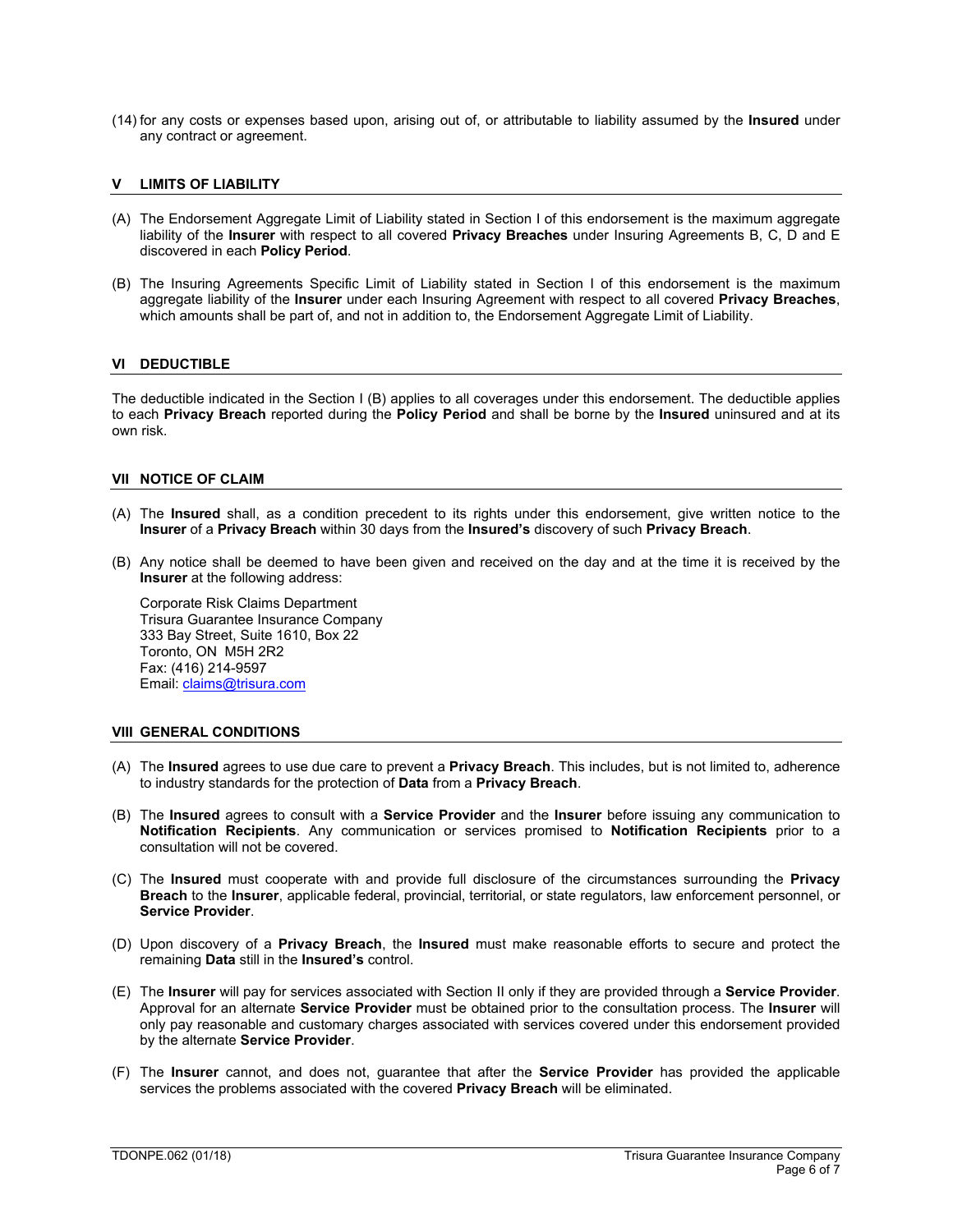(G) Services provided by the **Service Provider** to **Notification Recipients** may vary based on individual circumstances and location due to adherence to local customs, statutes or rules.

Authorized Representative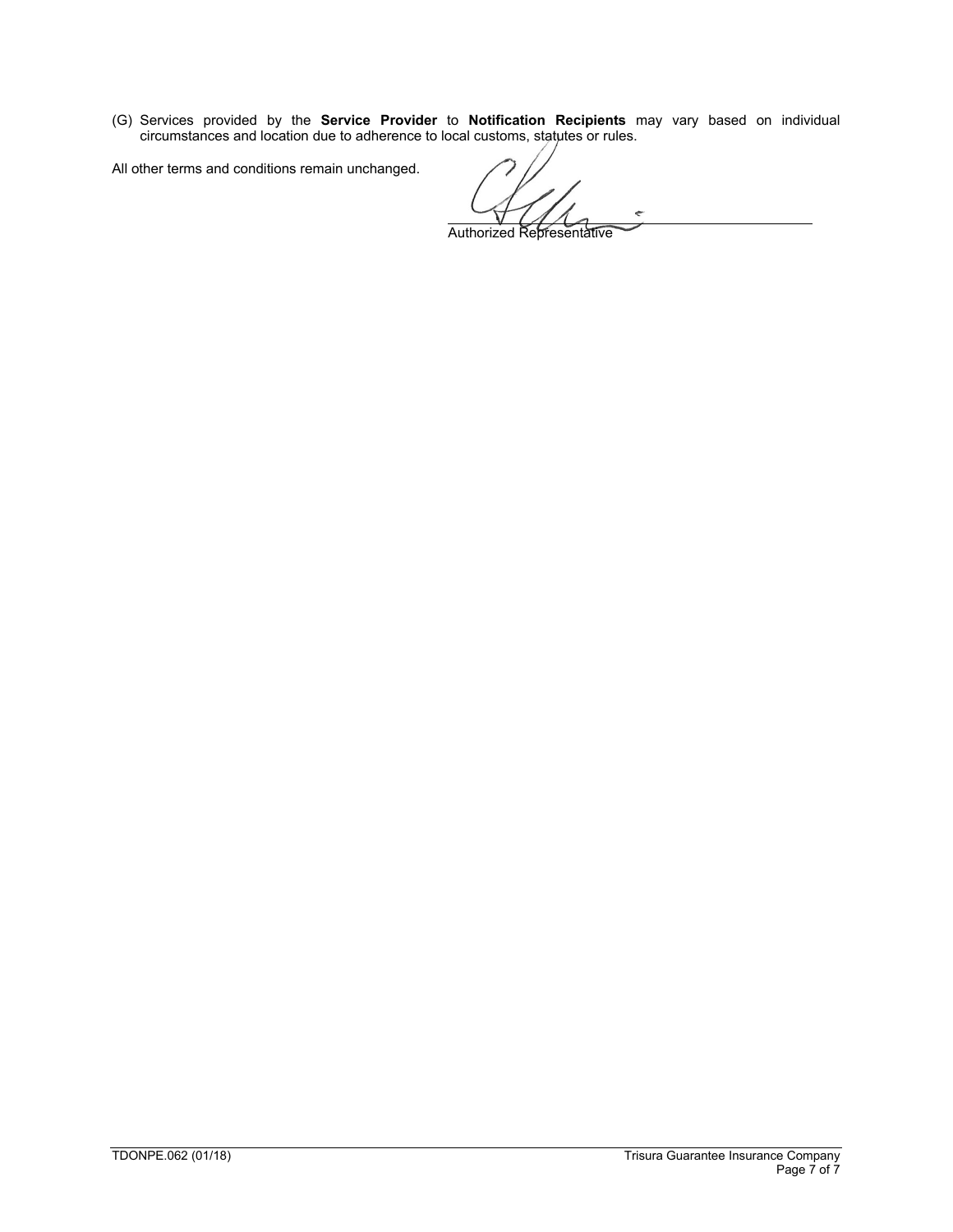

# **STATUTORY CONDITIONS ENDORSEMENT (ALBERTA, BRITISH COLUMBIA AND MANITOBA)**

Endorsement No.: 7 CDO1001924 Effective Date Of Endorsement: June 12, 2020<br>Policy No.: CDO1001924 CDO1001924

Issued To: Karate Alberta Association

In consideration of the premium charged, it is hereby understood and agreed that this Policy is amended by adding the following:

The Insurance Act of Alberta, British Columbia and Manitoba requires that the following Statutory Conditions be printed on this contract. The conditions set out in this section are deemed to be part of every contract in force in Alberta, British Columbia and Manitoba. Statutory Conditions 1 and 6 to 13 apply only to contracts that include insurance against loss or damage to property.

# **X STATUTORY CONDITIONS**

### MISREPRESENTATION

1 If a person applying for insurance falsely describes the property to the prejudice of the insurer, or misrepresents or fraudulently omits to communicate any circumstance that is material to be made known to the insurer in order to enable it to judge the risk to be undertaken, the contract is void as to any property in relation to which the misrepresentation or omission is material.

## PROPERTY OF OTHERS

- 2 The insurer is not liable for loss or damage to property owned by a person other than the insured unless
	- (a) otherwise specifically stated in the contract, or
	- (b) the interest of the insured in that property is stated in the contract.

#### CHANGE OF INTEREST

The insurer is liable for loss or damage occurring after an authorized assignment under the Bankruptcy and Insolvency Act (Canada) or a change of title by succession, by operation of law or by death.

#### MATERIAL CHANGE IN RISK

- 4 (1) The insured must promptly give notice in writing to the insurer or its agent of a change that is
	- (a) material to the risk, and
	- (b) within the control and knowledge of the insured.
	- (2) If an insurer or its agent is not promptly notified of a change under subparagraph (1) of this condition, the contract is void as to the part affected by the change.
	- (3) If an insurer or its agent is notified of a change under subparagraph (1) of this condition, the insurer may
		- (a) terminate the contract in accordance with Statutory Condition 5, or
		- (b) notify the insured in writing that, if the insured desires the contract to continue in force, the insured must, within 15 days after receipt of the notice, pay to the insurer an additional premium specified in the notice.
	- (4) If the insured fails to pay an additional premium when required to do so under subparagraph (3)(b) of this condition, the contract is terminated at that time and Statutory Condition 5(2)(a) applies in respect of the unearned portion of the premium.

# TERMINATION OF INSURANCE

- 5 (1) The contract may be terminated
	- (a) by the insurer giving to the insured 15 days' notice of termination by registered mail or 5 days' written notice of termination personally delivered, or
	- (b) by the insured at any time on request.
	- (2) If the contract is terminated by the insurer,
		- (a) the insurer must refund the excess of premium actually paid by the insured over the prorated premium for the expired time, but in no event may the prorated premium for the expired time be less than any minimum retained premium specified in the contract, and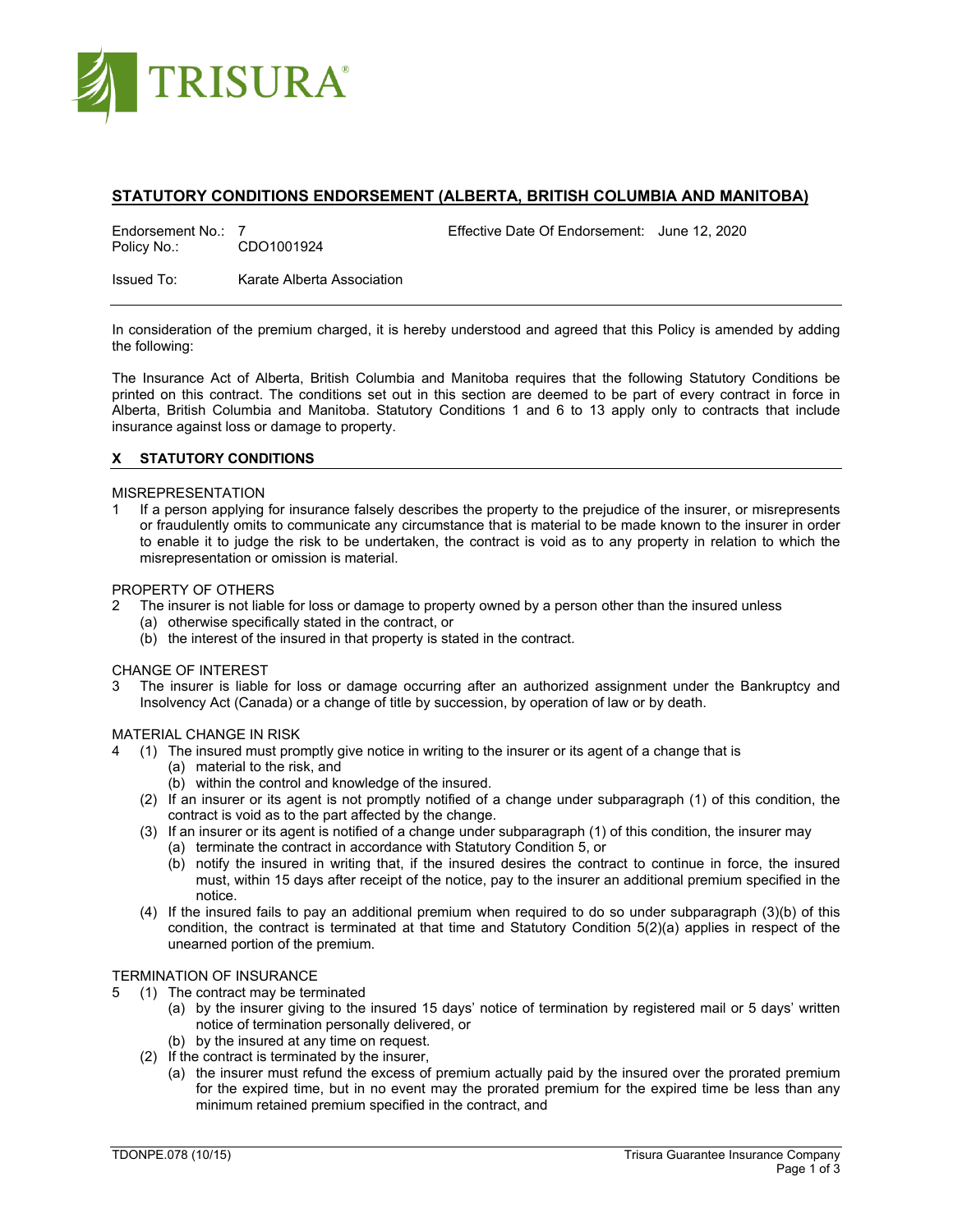- (b) the refund must accompany the notice unless the premium is subject to adjustment or determination as to amount, in which case the refund must be made as soon as practicable.
- (3) If the contract is terminated by the insured, the insurer must refund as soon as practicable the excess of premium actually paid by the insured over the short rate premium for the expired time specified in the contract, but in no event may the short rate premium for the expired time be less than any minimum retained premium specified in the contract.
- (4) The 15-day period referred to in subparagraph (1)(a) of this condition starts to run on the day the registered letter or notification of it is delivered to the insured's postal address.

### REQUIREMENTS AFTER LOSS

- 6 (1) On the happening of any loss or damage to insured property, the insured must, if the loss or damage is covered by the contract, in addition to observing the requirements of Statutory Condition 9,
	- (a) immediately give notice in writing to the insurer,
	- (b) deliver as soon as practicable to the insurer a proof of loss in respect of the loss or damage to the insured property verified by statutory declaration
		- (i) giving a complete inventory of that property and showing in detail quantities and costs of that property and particulars of the amount of loss claimed,
		- (ii) stating when and how the loss occurred, and if caused by fire or explosion due to ignition, how the fire or explosion originated, so far as the insured knows or believes,
		- (iii) stating that the loss did not occur through any wilful act or neglect or the procurement, means or connivance of the insured,
		- (iv) stating the amount of other insurances and the names of other insurers,
		- (v) stating the interest of the insured and of all others in that property with particulars of all liens, encumbrances and other charges on that property,
		- (vi) stating any changes in title, use, occupation, location, possession or exposure of the property since the contract was issued, and
		- (vii) stating the place where the insured property was at the time of loss,
	- (c) if required by the insurer, give a complete inventory of undamaged property showing in detail quantities and cost of that property, and
	- (d) if required by the insurer and if practicable,
		- (i) produce books of account and inventory lists,
		- (ii) furnish invoices and other vouchers verified by statutory declaration, and
		- (iii) furnish a copy of the written portion of any other relevant contract.
	- (2) The evidence given, produced or furnished under subparagraph (1)(c) and (d) of this condition must not be considered proofs of loss within the meaning of Statutory Conditions 12 and 13.

### FRAUD

7 Any fraud or wilfully false statement in a statutory declaration in relation to the particulars required under Statutory Condition 6 invalidates the claim of the person who made the declaration.

### WHO MAY GIVE NOTICE AND PROOF

- 8 Notice of loss under Statutory Condition 6(1)(a) may be given and the proof of loss under Statutory Condition 6(1)(b) may be made
	- (a) by the agent of the insured if
		- (i) the insured is absent or unable to give the notice or make the proof, and
		- (ii) the absence or inability is satisfactorily accounted for, or
	- (b) by a person to whom any part of the insurance money is payable, if the insured refuses to do so, or in the circumstances described in clause (a) of this condition.

### SALVAGE

- 9 (1) In the event of loss or damage to insured property, the insured must take all reasonable steps to prevent further loss or damage to that property and to prevent loss or damage to other property insured under the contract, including, if necessary, removing the property to prevent loss or damage or further loss or damage to the property.
	- (2) The insurer must contribute on a prorated basis towards any reasonable and proper expenses in connection with steps taken by the insured under subparagraph (1) of this condition.

### ENTRY, CONTROL, ABANDONMENT

- 10 After loss or damage to insured property, the insurer has
	- (a) an immediate right of access and entry by accredited representatives sufficient to enable them to survey and examine the property, and to make an estimate of the loss or damage, and